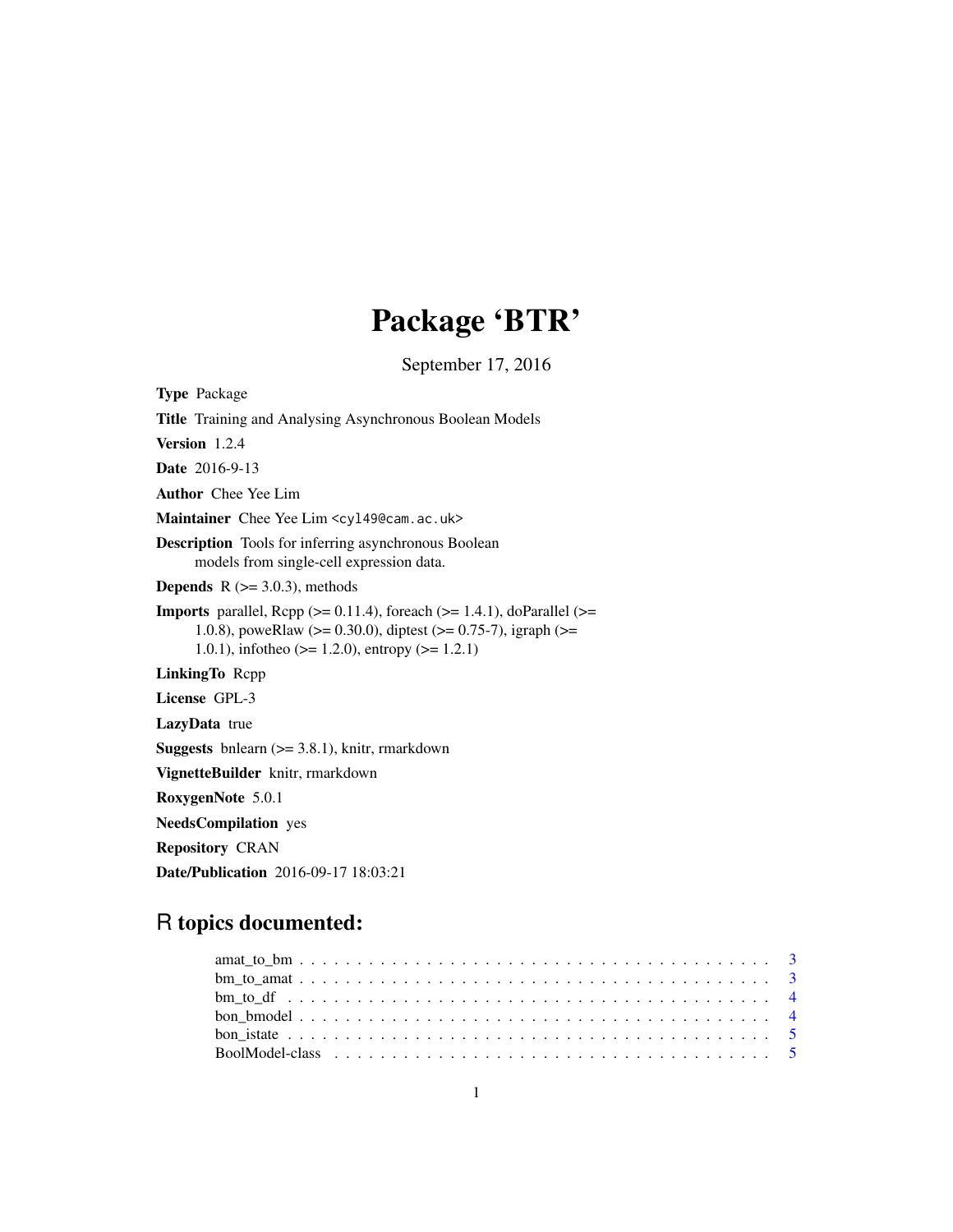|                 |  |  |  |  |  |  |  |  |  |  |  | 5              |
|-----------------|--|--|--|--|--|--|--|--|--|--|--|----------------|
|                 |  |  |  |  |  |  |  |  |  |  |  | 6              |
|                 |  |  |  |  |  |  |  |  |  |  |  | 6              |
|                 |  |  |  |  |  |  |  |  |  |  |  | $\overline{7}$ |
|                 |  |  |  |  |  |  |  |  |  |  |  | 7              |
|                 |  |  |  |  |  |  |  |  |  |  |  | 8              |
|                 |  |  |  |  |  |  |  |  |  |  |  | 8              |
|                 |  |  |  |  |  |  |  |  |  |  |  | 9              |
|                 |  |  |  |  |  |  |  |  |  |  |  | 9              |
|                 |  |  |  |  |  |  |  |  |  |  |  | 9              |
|                 |  |  |  |  |  |  |  |  |  |  |  | 10             |
|                 |  |  |  |  |  |  |  |  |  |  |  | 10             |
|                 |  |  |  |  |  |  |  |  |  |  |  | 11             |
|                 |  |  |  |  |  |  |  |  |  |  |  | 11             |
|                 |  |  |  |  |  |  |  |  |  |  |  | 12             |
|                 |  |  |  |  |  |  |  |  |  |  |  | 12             |
|                 |  |  |  |  |  |  |  |  |  |  |  | 13             |
|                 |  |  |  |  |  |  |  |  |  |  |  | 14             |
|                 |  |  |  |  |  |  |  |  |  |  |  | 14             |
|                 |  |  |  |  |  |  |  |  |  |  |  | 15             |
|                 |  |  |  |  |  |  |  |  |  |  |  | 15             |
|                 |  |  |  |  |  |  |  |  |  |  |  | 16             |
|                 |  |  |  |  |  |  |  |  |  |  |  | 16             |
|                 |  |  |  |  |  |  |  |  |  |  |  | 17             |
|                 |  |  |  |  |  |  |  |  |  |  |  | 17             |
|                 |  |  |  |  |  |  |  |  |  |  |  | 18             |
|                 |  |  |  |  |  |  |  |  |  |  |  | 18             |
|                 |  |  |  |  |  |  |  |  |  |  |  | 19             |
|                 |  |  |  |  |  |  |  |  |  |  |  | 19             |
|                 |  |  |  |  |  |  |  |  |  |  |  | 20             |
|                 |  |  |  |  |  |  |  |  |  |  |  | 20             |
|                 |  |  |  |  |  |  |  |  |  |  |  | 21             |
|                 |  |  |  |  |  |  |  |  |  |  |  | 21             |
|                 |  |  |  |  |  |  |  |  |  |  |  | 22             |
|                 |  |  |  |  |  |  |  |  |  |  |  | 23             |
|                 |  |  |  |  |  |  |  |  |  |  |  | 23             |
|                 |  |  |  |  |  |  |  |  |  |  |  | 24             |
|                 |  |  |  |  |  |  |  |  |  |  |  | 24             |
|                 |  |  |  |  |  |  |  |  |  |  |  | 25             |
| rcpp_validate   |  |  |  |  |  |  |  |  |  |  |  | 25             |
|                 |  |  |  |  |  |  |  |  |  |  |  | 26             |
|                 |  |  |  |  |  |  |  |  |  |  |  | 26             |
|                 |  |  |  |  |  |  |  |  |  |  |  | 27             |
|                 |  |  |  |  |  |  |  |  |  |  |  | 27             |
|                 |  |  |  |  |  |  |  |  |  |  |  | 28             |
| wilson_raw_data |  |  |  |  |  |  |  |  |  |  |  | 28             |
|                 |  |  |  |  |  |  |  |  |  |  |  | 29             |
|                 |  |  |  |  |  |  |  |  |  |  |  | 29             |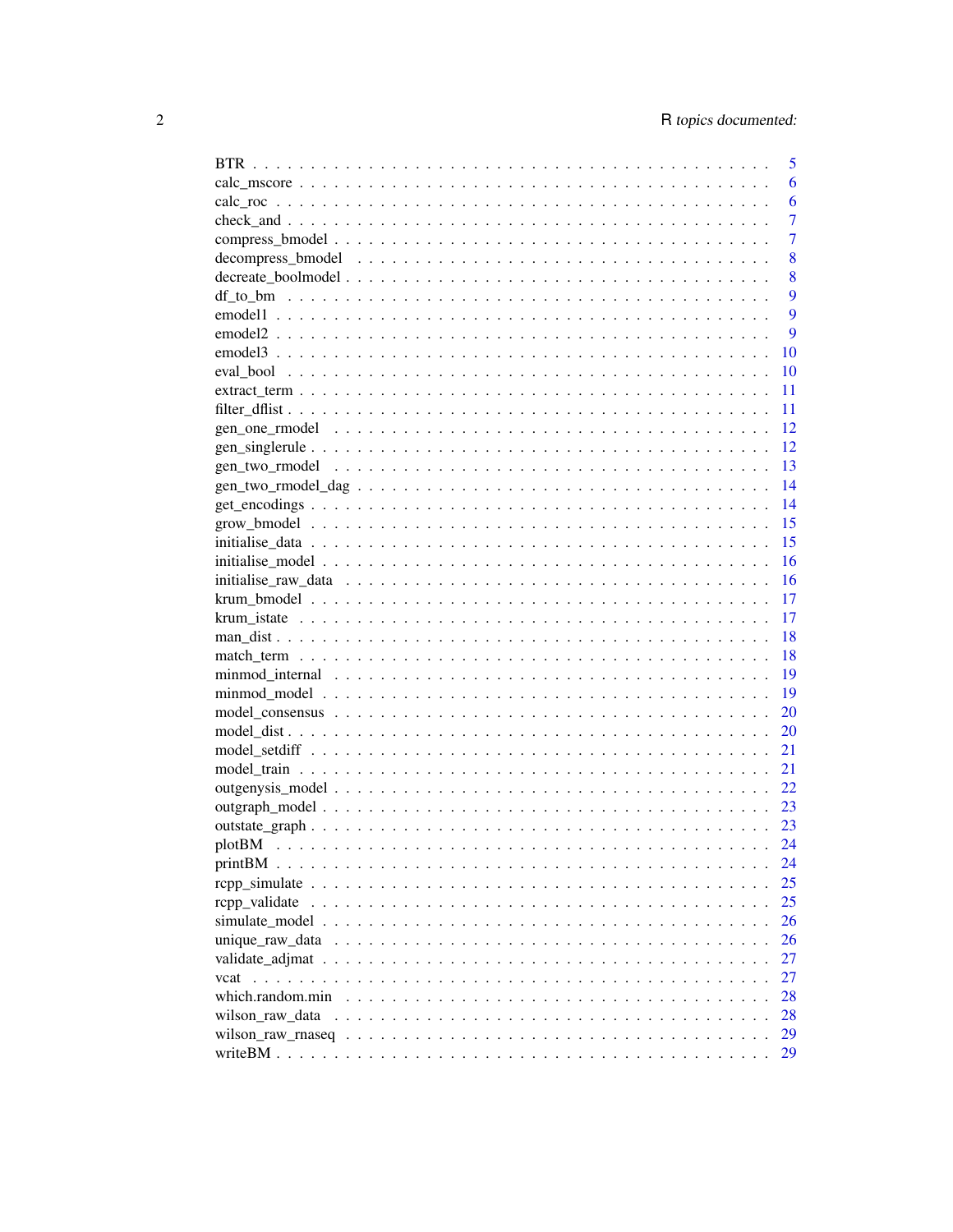#### <span id="page-2-0"></span> $\bf 30$  $\bf 30$

amat\_to\_bm *Convert adjacency matrix into BoolModel object*

## Description

This function converts adjacency matrix to BoolModel object. Able to take in adjacency matrix with -1, which encodes for inhibitory interaction.

## Usage

amat\_to\_bm(amat, random = F)

#### Arguments

| amat   | matrix. directed adjacency matrix.                                                                                     |
|--------|------------------------------------------------------------------------------------------------------------------------|
| random | logical. Randomly assign to either act or inh rules, when the adjacency matrix<br>only has values 0 and 1, but not -1. |

| Convert BoolModel into adjacency matrix<br>bm_to_amat |
|-------------------------------------------------------|
|-------------------------------------------------------|

## Description

This function converts a BoolModel object into an adjacency matrix.

#### Usage

```
bm\_to\_amat(x, directed = T)
```

|          | S4 BoolModel object.                                                                    |
|----------|-----------------------------------------------------------------------------------------|
| directed | logical. Whether to return directed or undirected adjacency matrix. Default to<br>TRUE. |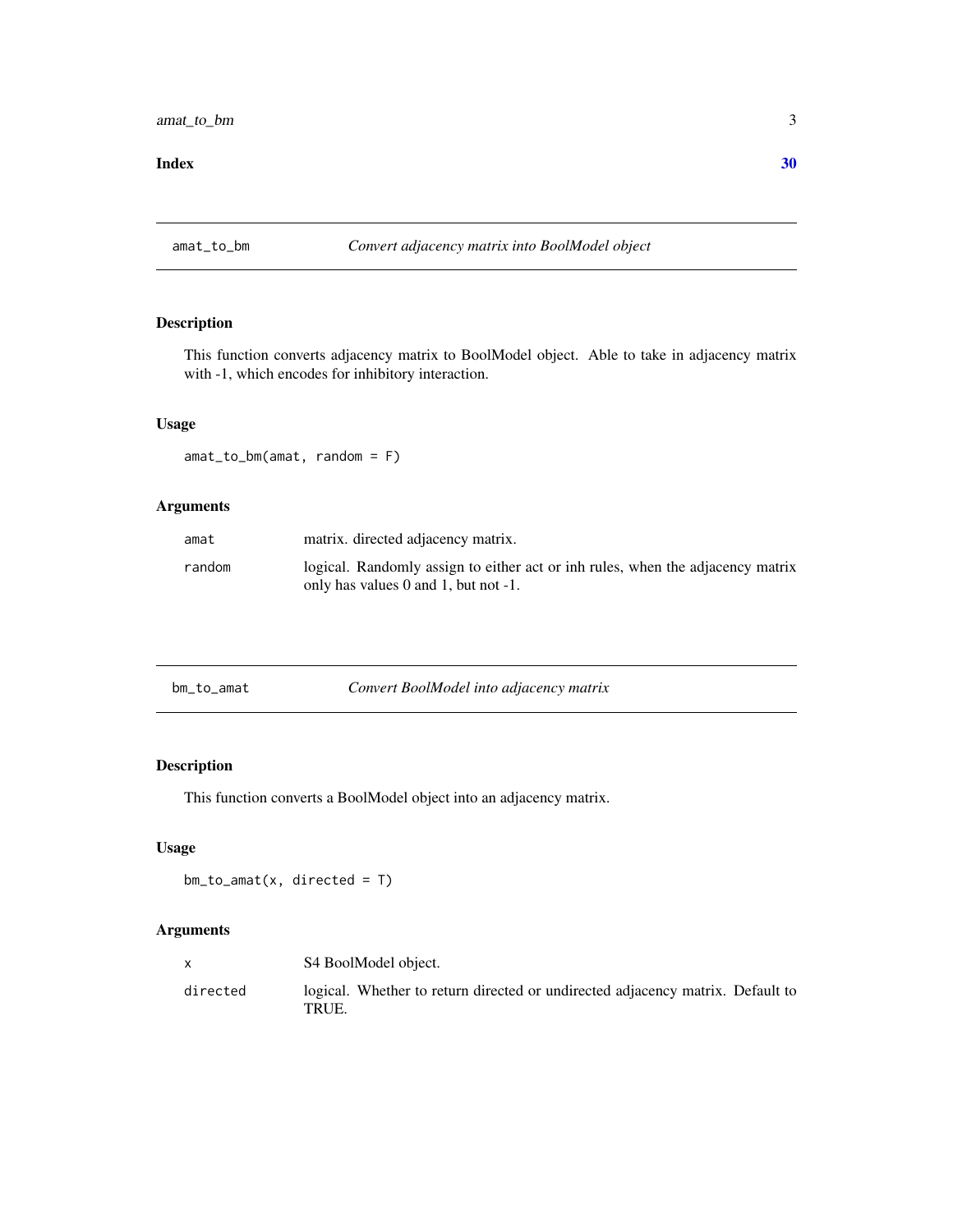<span id="page-3-0"></span>

This method converts BoolModel object into a data frame, which is readable by BoolNet.

#### Usage

bm\_to\_df(bmodel)

## Arguments

bmodel BoolModel object.

bon\_bmodel *HSC Boolean Model from Bonzanni et al.*

## Description

A Boolean model describing HSC in mice. It contains 11 genes. Its steady state is a cyclic loop of 32 states.

#### Usage

data(bon\_bmodel)

#### Format

A data frame with 11 rows and 2 columns.

Rows: each row consists of 1 gene and its associated Boolean rule. Column 1: target gene Column 2: associated Boolean rule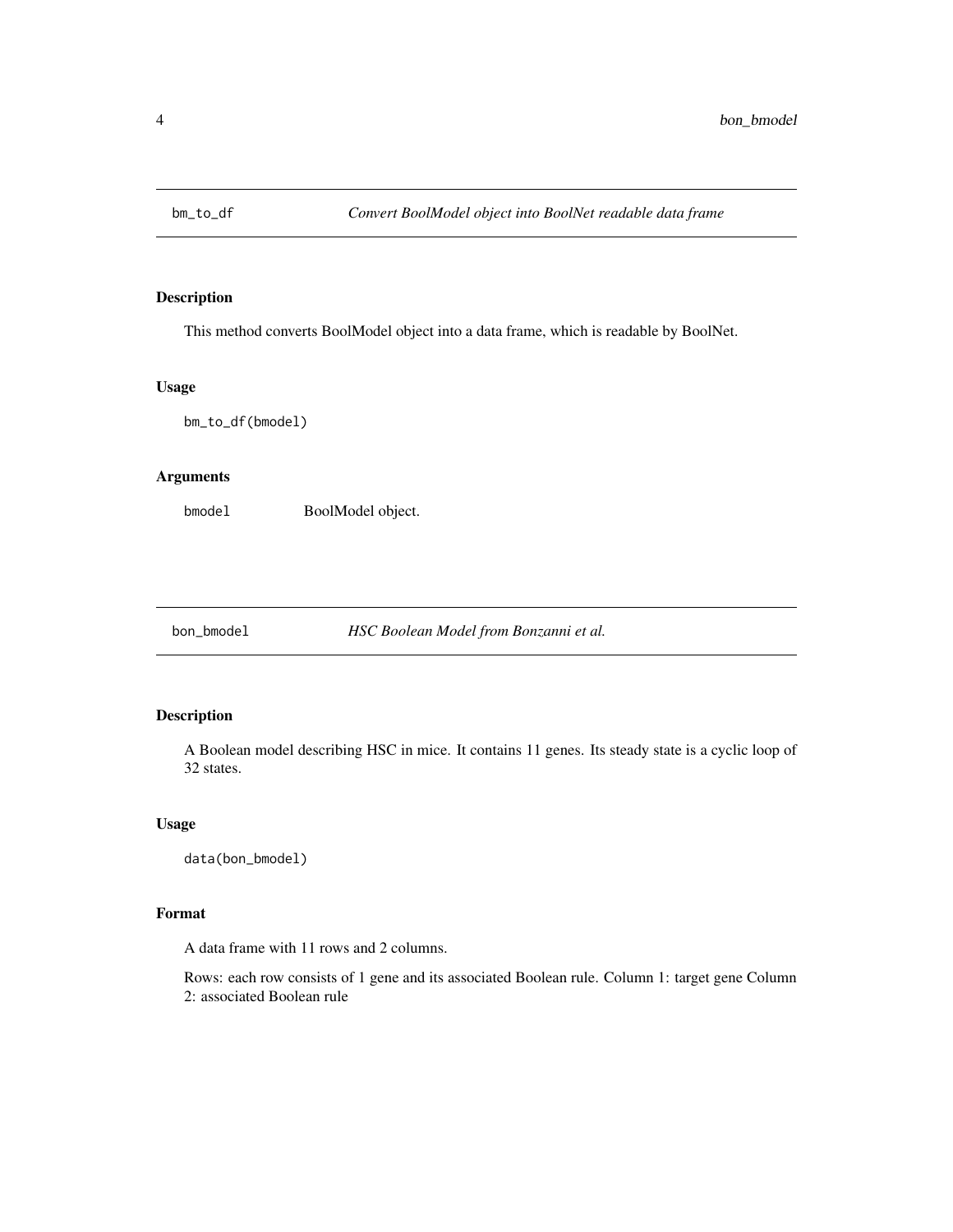<span id="page-4-0"></span>

An intial state specified in Bonzanni et al. It contains a set of Boolean values for 11 genes.

#### Usage

data(bon\_istate)

## Format

A data frame with 1 row and 11 columns.

Rows: each row consists of 1 set of Boolean state. Columns: each column is for 1 gene/variable.

BoolModel-class *An S4 class to represent a Boolean Model*

#### Description

This class represents Boolean Model in a S4 BoolModel object.

#### Fields

target character vector. It should contain gene symbols.

- targer\_var character vector. It should contain the internal representation of gene variables, in the form of " $v[0-9]+s$ "
- rule\_act list of character vectors. Each element in the list should contain the activating gene variables for a particular target gene.
- rule\_inh list of character vectors. Each element in the list should contain the inhibiting gene variables for a particular target gene.

| ÷ |  |
|---|--|
| I |  |

BTR *BTR: A package for studying asynchronous Boolean models*

#### Description

This package contains tools for Boolean model manipulation, as well as the search for the best Boolean model.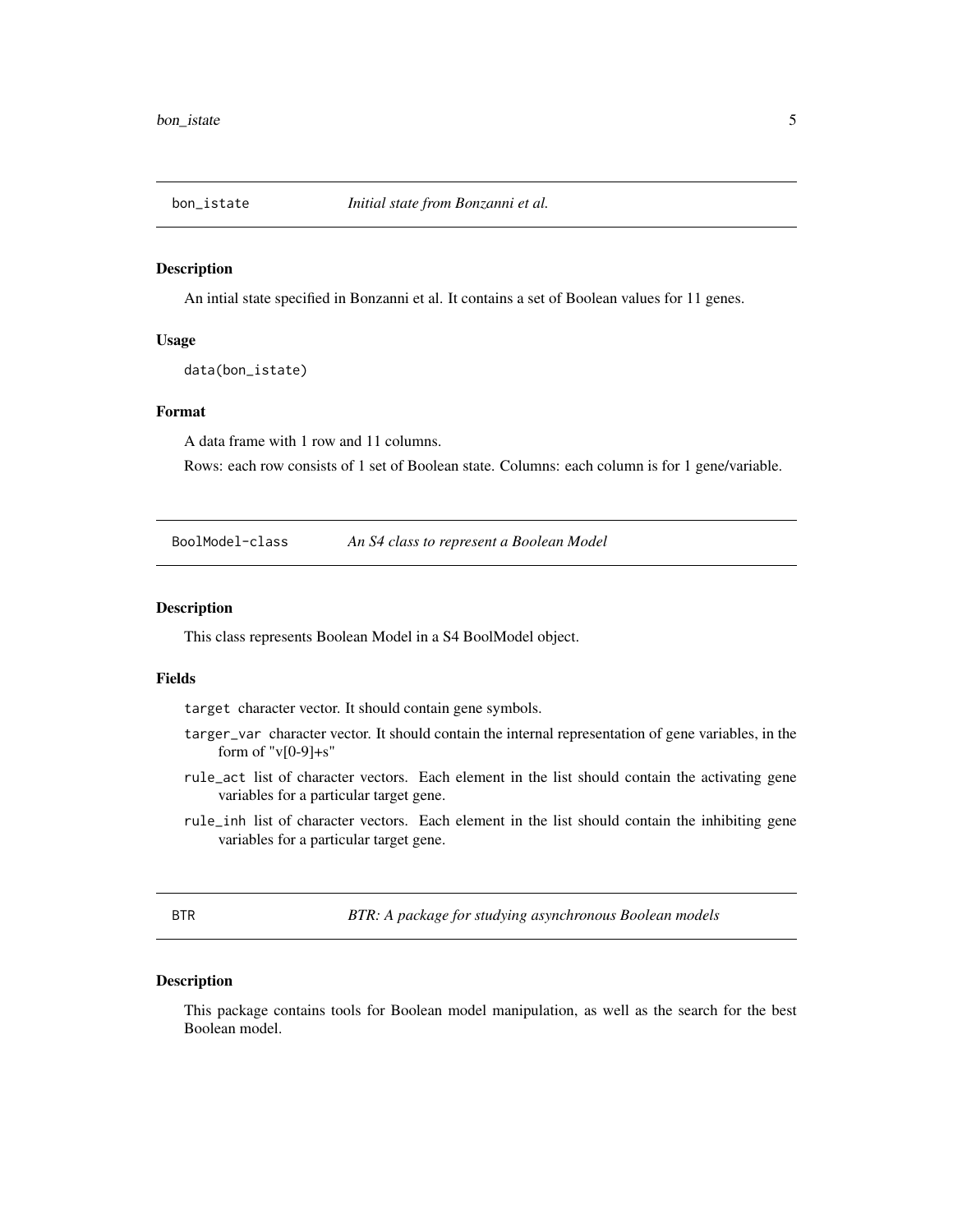<span id="page-5-0"></span>

This function calculates a score for a Boolean model wrt to a dataset.

## Usage

```
calc_mscore(bmodel, istate, fcdata, overlap_gene, max_varperrule,
 model\_encoding, detail = F)
```
## Arguments

| bmodel       | S4 BoolModel object. Model to be evaluated.                                                                                                                                         |
|--------------|-------------------------------------------------------------------------------------------------------------------------------------------------------------------------------------|
| istate       | data frame. Must have only 1 row, which represents 1 initial state.                                                                                                                 |
| fcdata       | matrix. Represents the expression data df.                                                                                                                                          |
| overlap_gene | character vector. Specify which genes are present in both model and data inputs.                                                                                                    |
|              | max_varperrule integer. Maximum number of terms per rule (combining both act and inh rule).<br>Note that this number must not be smaller than number of variables. Default to<br>6. |
|              | model_encoding numeric. Only required if the bmodel is encoded.                                                                                                                     |
| detail       | logical. Whether to give more details in score calculation. Default to FALSE.                                                                                                       |

calc\_roc *Calculate precision, recall, f-score, accuracy and specificity*

## Description

This function calculates the precision, recall, f-score, accuracy and specificity from the output of validate\_adjmat().

#### Usage

calc\_roc(x)

#### Arguments

x integer vector. Vector output by validate\_adjmat().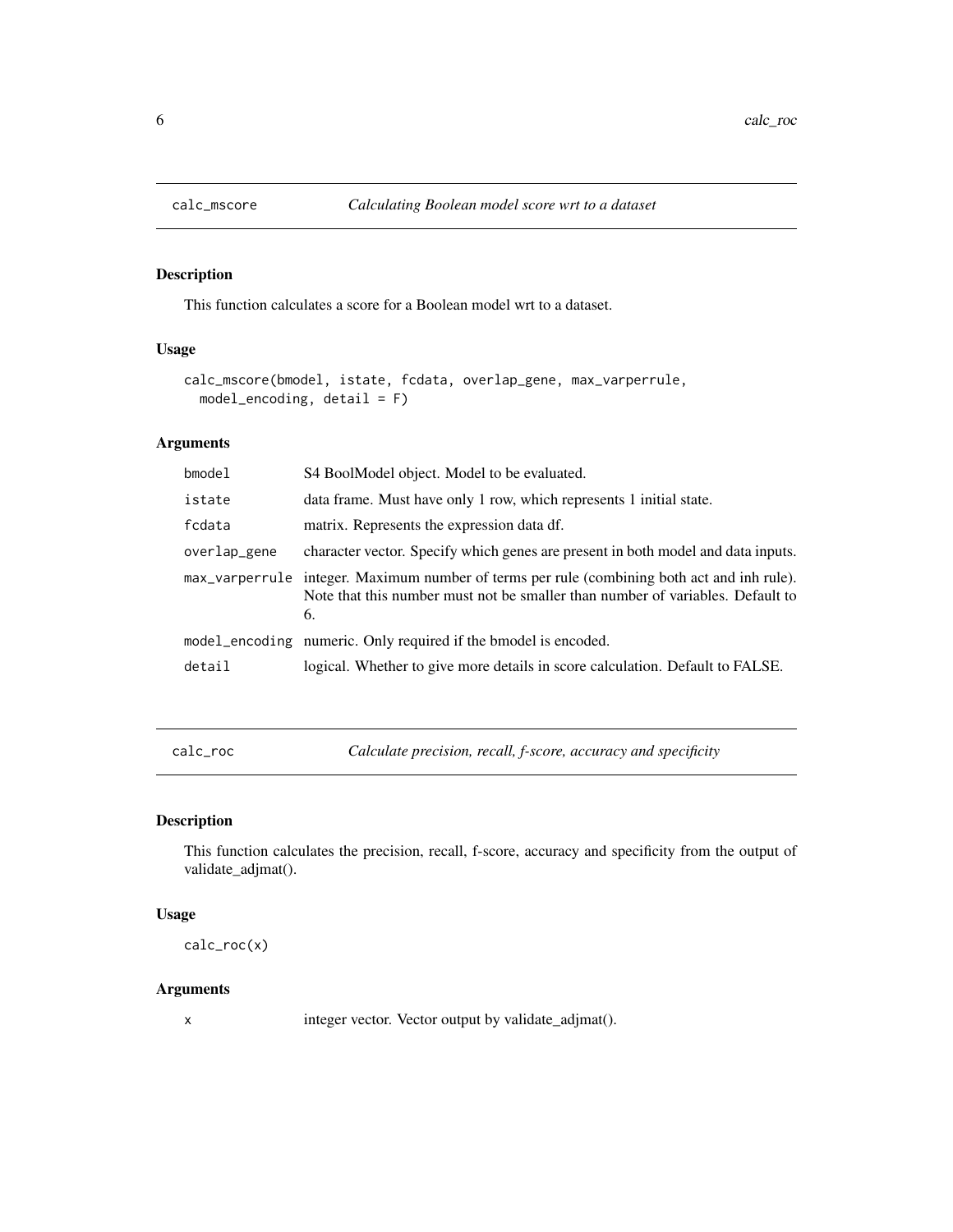<span id="page-6-0"></span>

This function checks if a particular Boolean model contains AND terms.

#### Usage

check\_and(bmodel)

## Arguments

bmodel BoolModel object.

compress\_bmodel *Compress BoolModel*

## Description

This function compresses S4 BoolModel object by representing variables using numbers, and also only the act rules and inh rules are kept. Return a list of 3 vectors, corresponding to act rules and inh rules.

## Usage

compress\_bmodel(bmodel, encoding)

| $b$ model | S4 BoolModel object.                                |
|-----------|-----------------------------------------------------|
| encoding  | named numerical vector returned by get_encodings(). |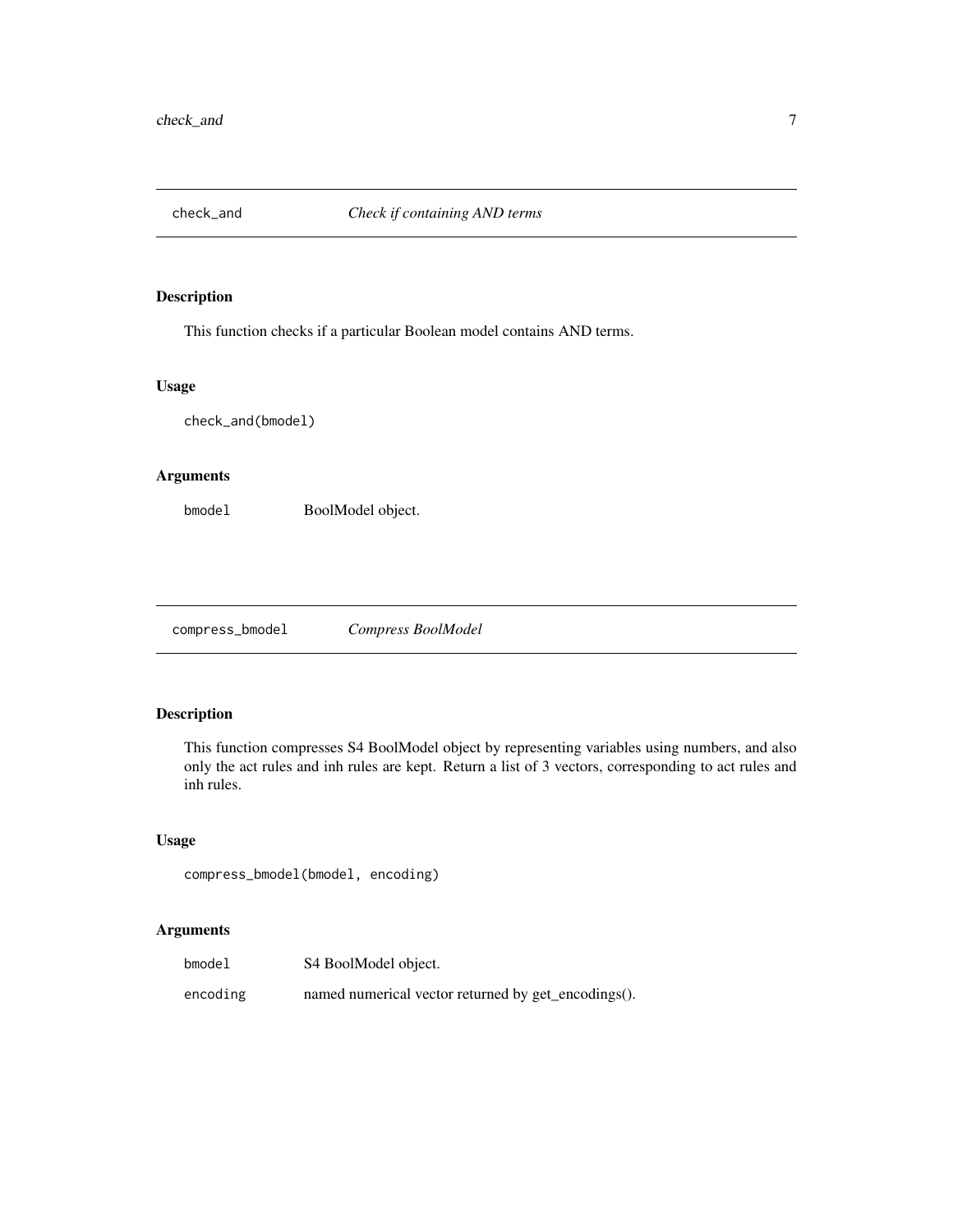<span id="page-7-0"></span>This function decompresses the bmodel compressed by compress\_bmodel(). Return a S4 BoolModel object.

## Usage

```
decompress_bmodel(x, encoding, format = "bmodel")
```
## Arguments

|          | vector returned by compress b model.                                                                                     |
|----------|--------------------------------------------------------------------------------------------------------------------------|
| encoding | named numerical vector returned by get_encodings().                                                                      |
| format   | character. Specifies which format to return. Possible values: 'bmodel', 'df',<br>'amat', 'simp df'. Default to 'bmodel'. |

| decreate_boolmodel | Decreate Boolean model |
|--------------------|------------------------|
|--------------------|------------------------|

## Description

This function converts a S4 BoolModel object into a list of 4 lists. (for use by Rcpp in simulate\_model())

## Usage

decreate\_boolmodel(bmodel)

## Arguments

bmodel S4 BoolModel object.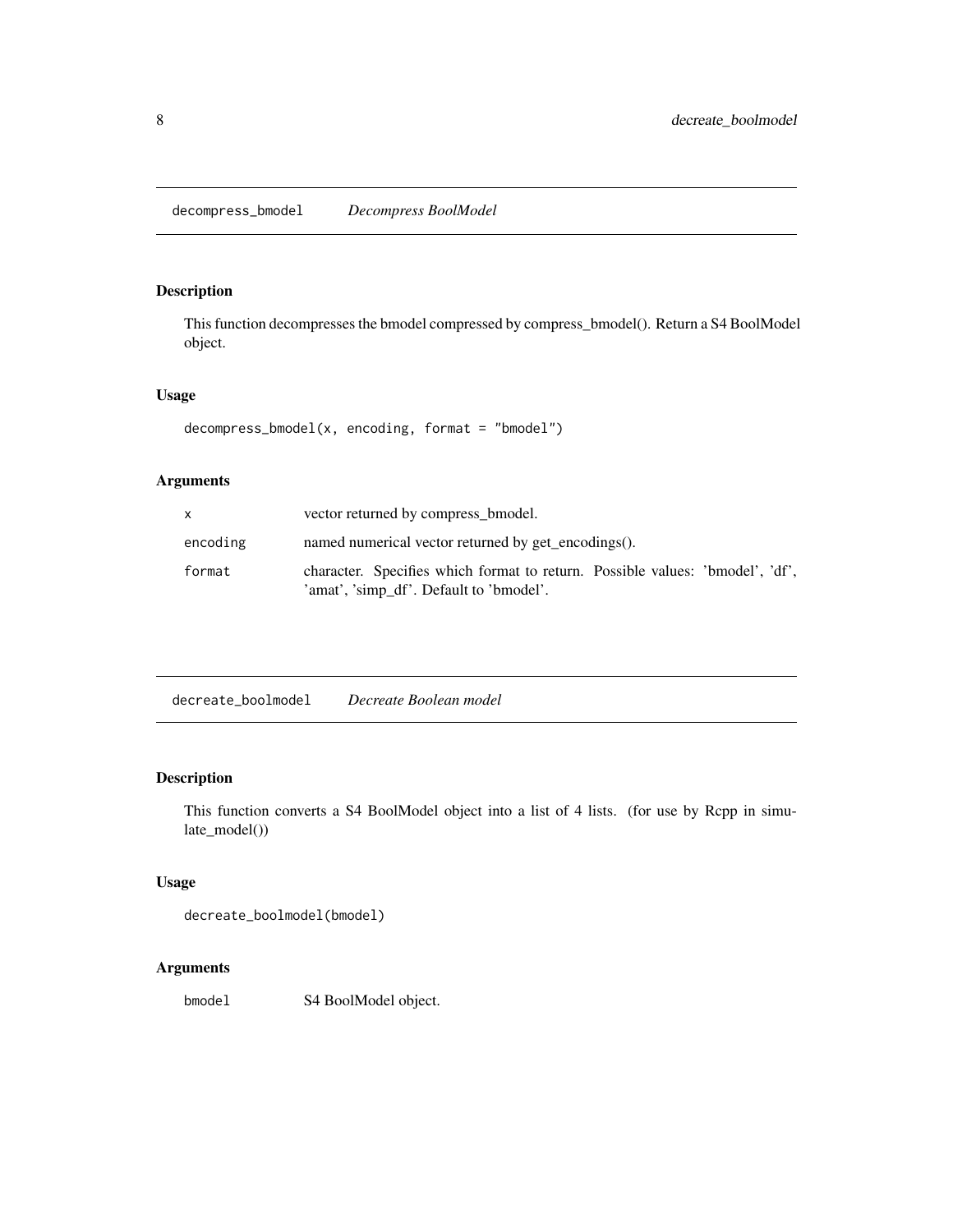<span id="page-8-0"></span>

This method converts a data frame into a BoolModel object. Note that the model should only has 1 NOT operator. More than 1 is STRICTLY NOT allowed.

## Usage

df\_to\_bm(in\_df)

## Arguments

in\_df data frame with 2 columns, targets and factors

emodel1 *Example Boolean Model used in the vignette*

## Description

A Boolean model used in the examples of the vignette.

#### Usage

data(example\_models)

#### Format

Each Boolean model is a BoolModel object.

emodel2 *Example Boolean Model used in the vignette*

#### Description

A Boolean model used in the examples of the vignette.

#### Usage

```
data(example_models)
```
### Format

Each Boolean model is a BoolModel object.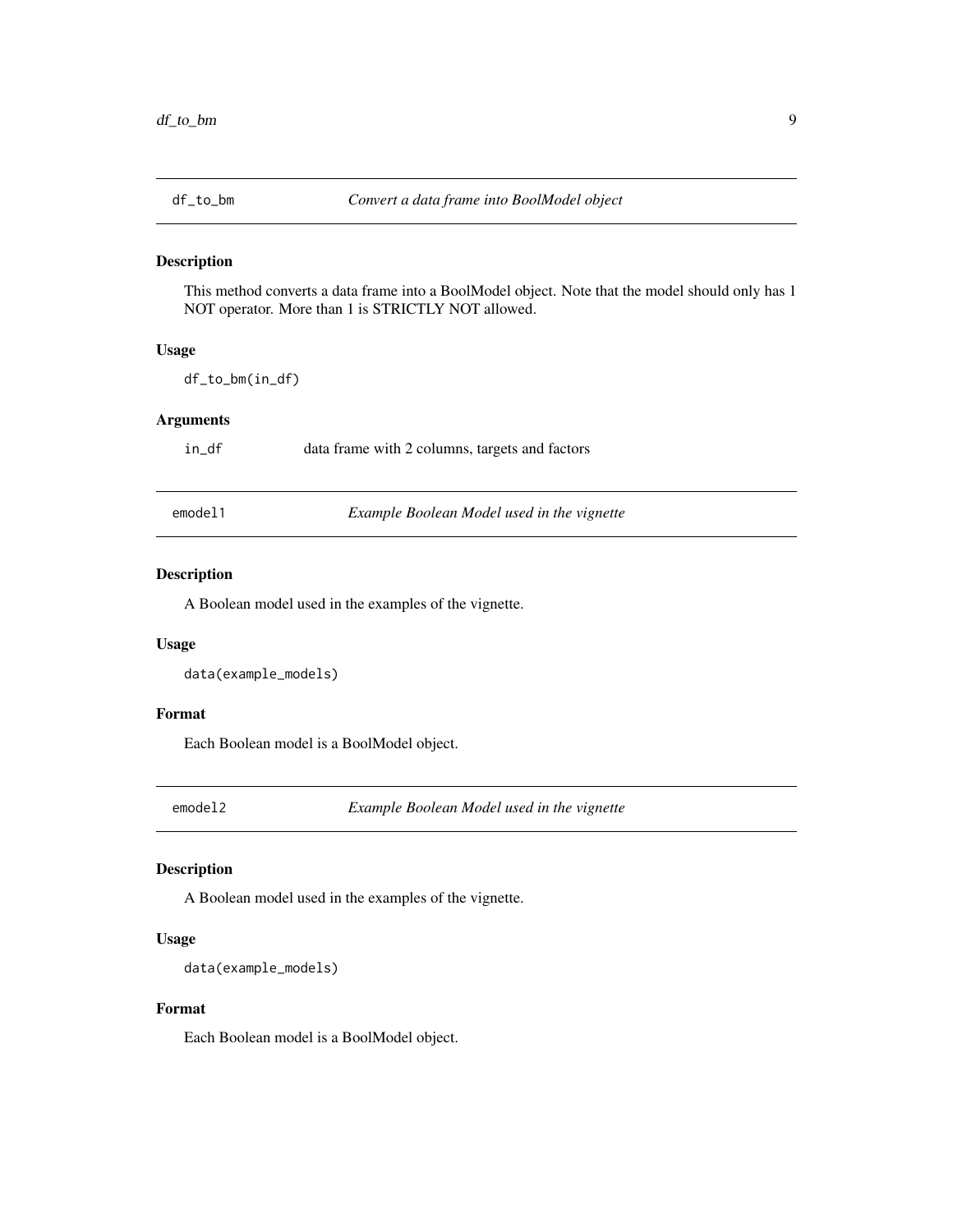<span id="page-9-0"></span>

A Boolean model used in the examples of the vignette.

## Usage

```
data(example_models)
```
## Format

Each Boolean model is a BoolModel object.

eval\_bool *Evaluating Boolean rules*

## Description

This function evaluates the Boolean rules (both act and inh) of one gene at a time. Return a logical value for that gene.

## Usage

```
eval_bool(bmodel, val, ind)
```

| bmodel | S4 BoolModel object.                                                                                                                                                        |
|--------|-----------------------------------------------------------------------------------------------------------------------------------------------------------------------------|
| val    | named logical vector. It should contain the values for all genes at that time<br>point. Note that each value in the vector must be named by its corresponding<br>gene name. |
| ind    | integer. It indicates the state of which gene should be computed.                                                                                                           |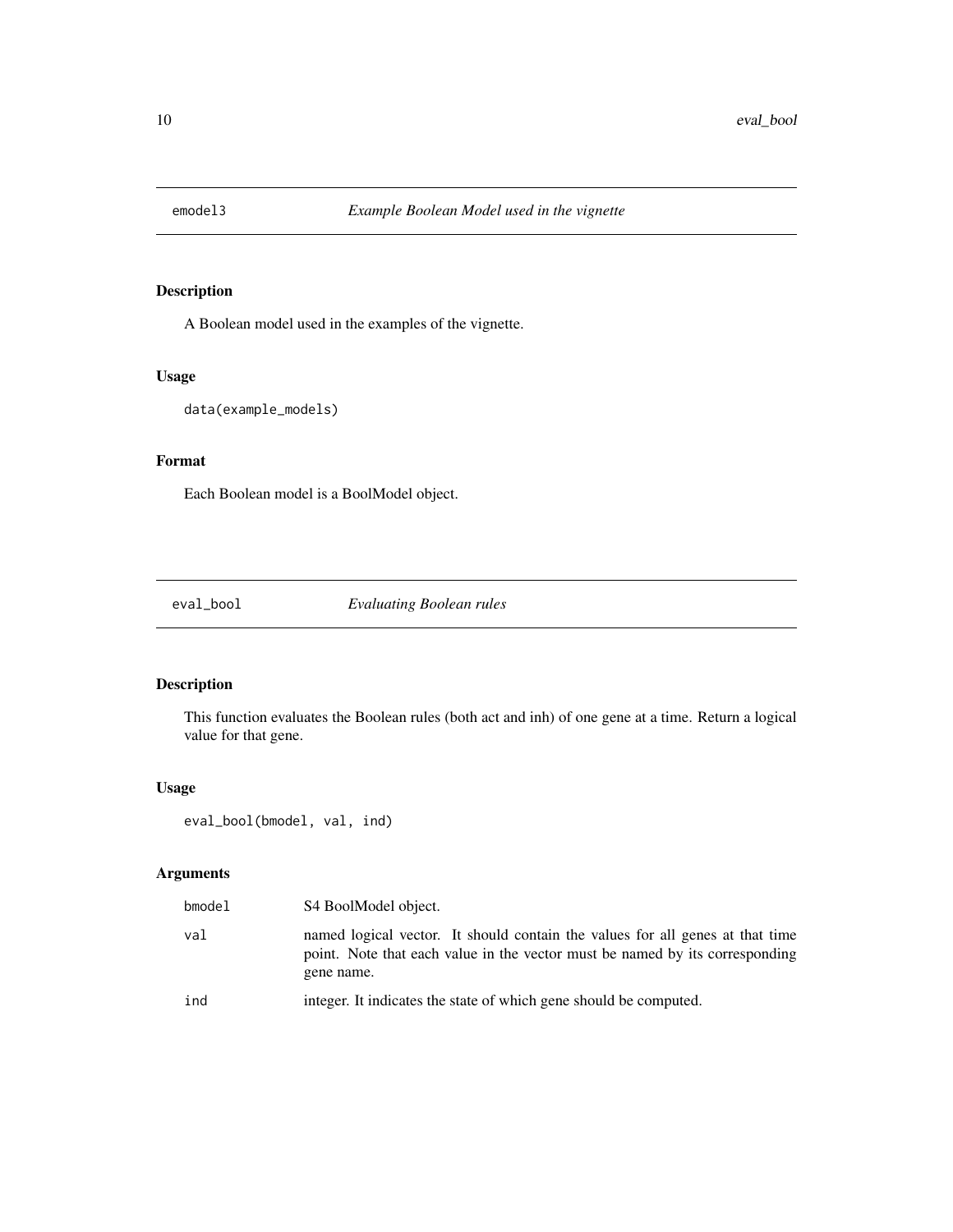<span id="page-10-0"></span>This function extracts the terms within a Boolean rule, using OR as the separator. Bracketed variables are counted as one term.

#### Usage

extract\_term(brule)

## Arguments

brule character vector. It should be either an activating or inhibiting rule for a target gene.

filter\_dflist *Filter columns of df in a list*

## Description

This function filters columns of multiple df in a list, when compared using a vector. Use through lapply().

## Usage

```
filter_dflist(x, y, uniq_bool = T)
```

|           | data frame. It should be a list element if used from lapply.                                |  |
|-----------|---------------------------------------------------------------------------------------------|--|
|           | character vector. It should contains gene names found in the colnames of the<br>data frame. |  |
| uniq_bool | logical. Whether to return unique rows only.                                                |  |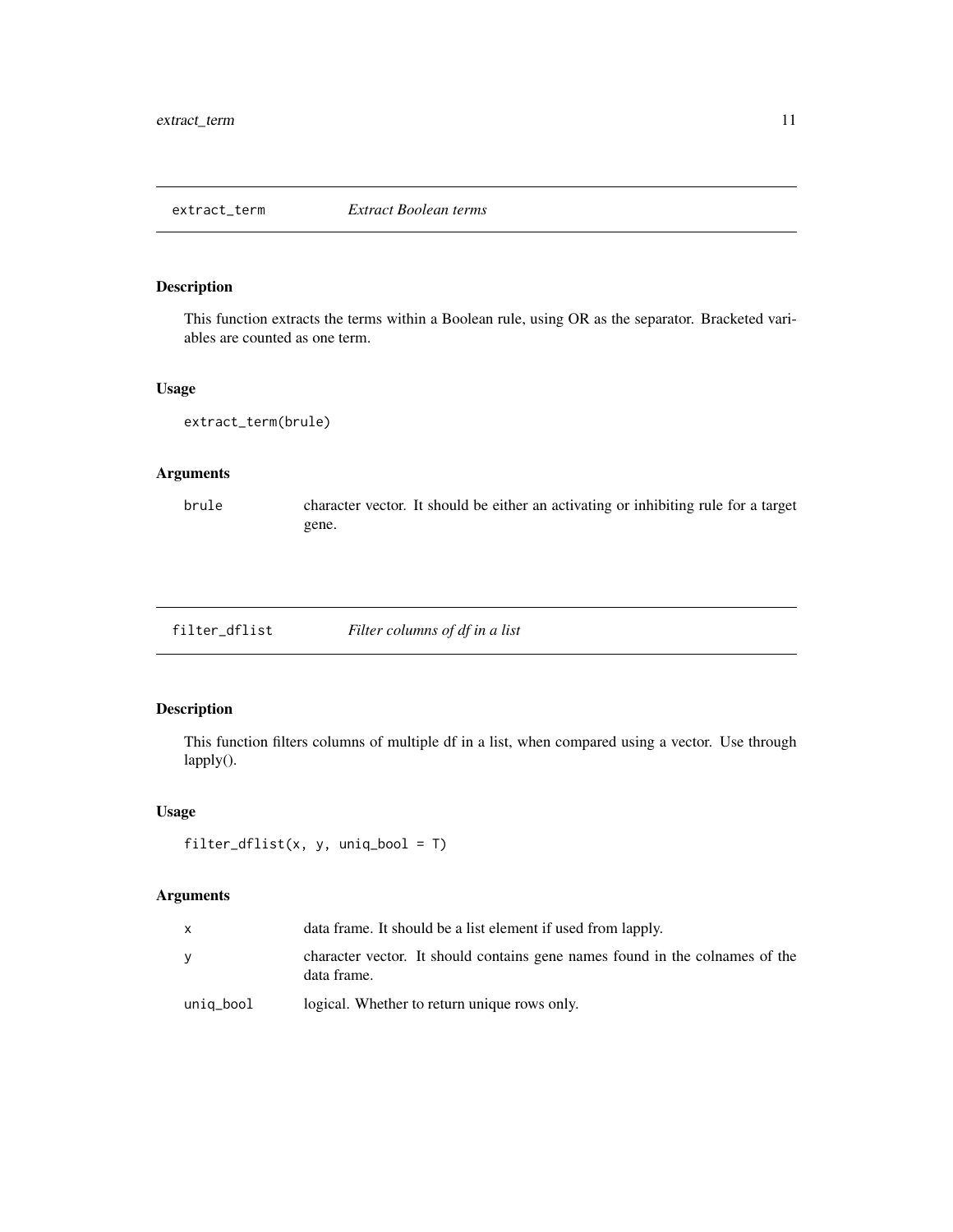<span id="page-11-0"></span>

This function generates a random Boolean model. Returns an S4 BoolModel object. Note that this method will not give empty rule, i.e. 0 term in both act and inh rules.

#### Usage

```
gen_one_rmodel(var, exponent = 3, and_bool, self_loop = F,
 mvar = length(var), model_type = "random")
```
## Arguments

| var        | character vector. A vector of single genes/variables to be used in the model.     |  |
|------------|-----------------------------------------------------------------------------------|--|
| exponent   | integer. The exponent of power law distribution. Default to 3.                    |  |
| and_bool   | logical. Indicates whether to include AND terms or not.                           |  |
| self_loop  | logical. Indicates whether to allow self loop. Default to F.                      |  |
| mvar       | integer. Maximum number of variables in act or inh rule. Default to length (var). |  |
| model_type | character. Specifies the type of model generated.                                 |  |

#### Details

The number of terms in a function for a gene is modelled by power-law distribution.

gen\_singlerule *Generate random act and inh rule for a single gene*

## Description

This function generates one random Boolean rule (both act and inh) per run. Return a list of two vectors. Note that this method will not give empty rule, i.e. 0 term in both act and inh rules.

#### Usage

```
gen_singlerule(x, np, tar_ind, and_bool, self_loop = F,
  rule_type = "random")
```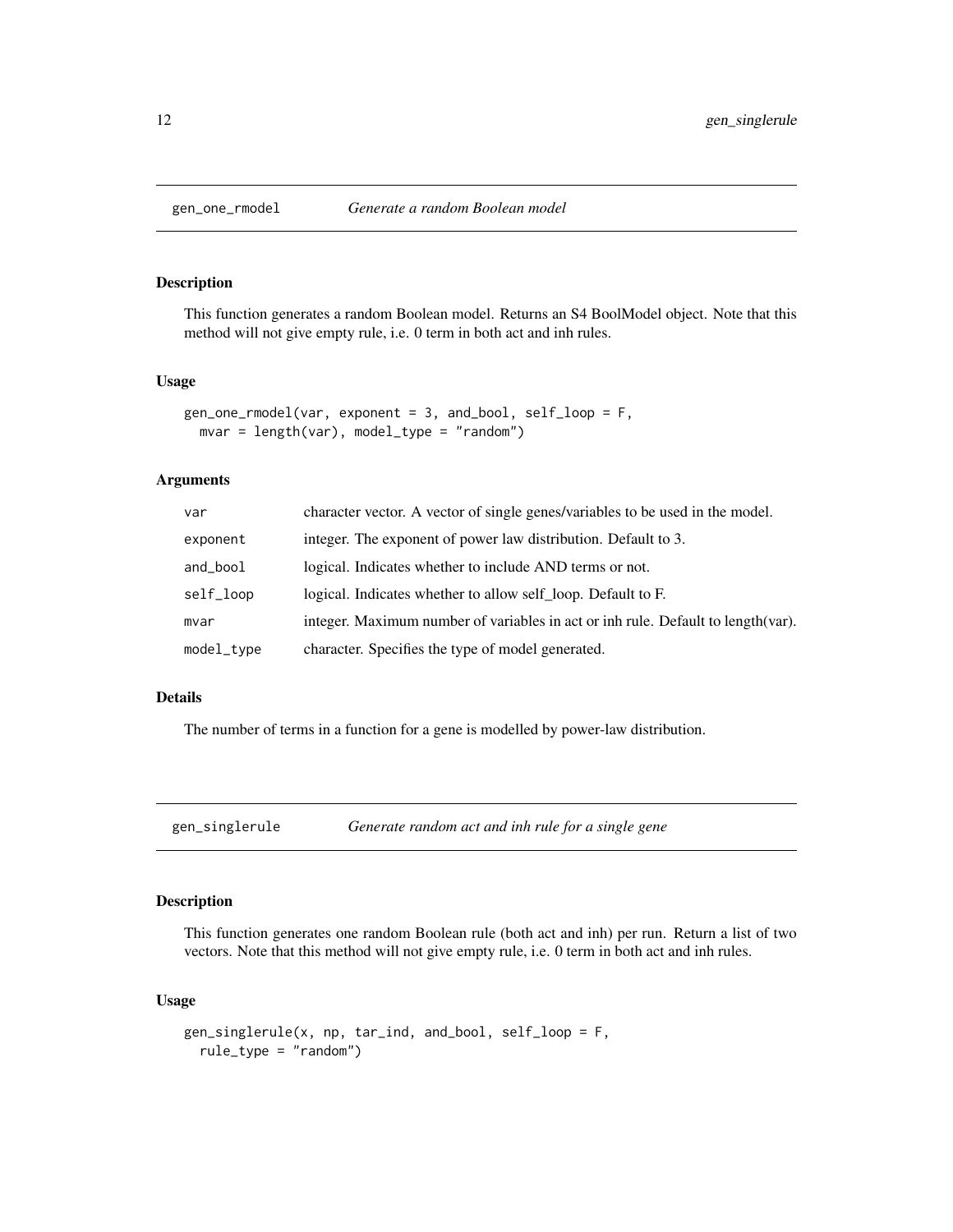### <span id="page-12-0"></span>Arguments

| $\mathsf{x}$                                                | character vector. A vector of all single terms to be used.                    |  |
|-------------------------------------------------------------|-------------------------------------------------------------------------------|--|
| np                                                          | integer. Number of gene variables in a rule. NOT max_varperrule here.         |  |
| $tar$ <sub>-ind</sub>                                       | numerical. Indicate which gene is the rule for. Used in preventing self-loop. |  |
| and_bool                                                    | logical. Indicates whether to include AND terms or not.                       |  |
| self_loop                                                   | logical. Indicates whether to allow self loop. Default to F.                  |  |
| character. Types of rules. Defaults to random.<br>rule_type |                                                                               |  |

| gen_two_rmodel | Generate two random Boolean models with a specified number of steps |
|----------------|---------------------------------------------------------------------|
|                | apart                                                               |

## Description

This function generates a random Boolean model, then get another random Boolean model that is a specified number of steps apart by adding and/or removing genes. Returns a list of two S4 BoolModel objects.

#### Usage

```
gen_two_rmodel(var, steps, mvar = length(var), and_bool, in_bmodel = NULL,
  self_loop = F)
```
## Arguments

| var       | character vector. A vector of single genes/variables to be used in the model.                                  |  |
|-----------|----------------------------------------------------------------------------------------------------------------|--|
| steps     | integer. Number of steps apart between the two models. If steps=0, give com-<br>pletely random starting model. |  |
| mvar      | integer. Maximum number of variables in act or inh rule. Default to length (var).                              |  |
| and_bool  | logical. Indicates whether to include AND terms or not.                                                        |  |
| in_bmodel | BoolModel object. The starting model supplied.                                                                 |  |
| self_loop | logical. Indicates whether to allow self loop. Default to F.                                                   |  |

#### Details

The number of terms in a function for a gene is modelled by power-law distribution.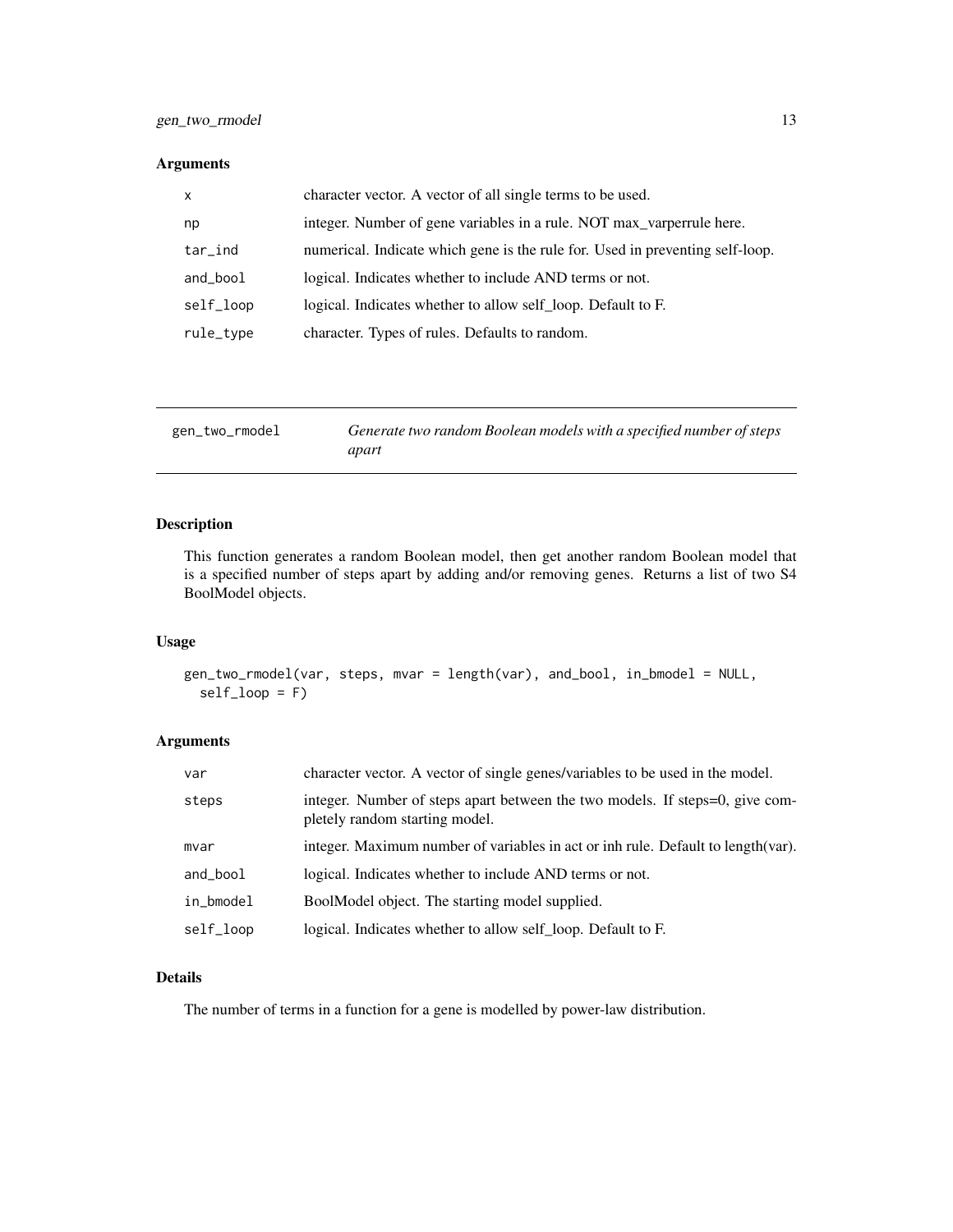<span id="page-13-0"></span>gen\_two\_rmodel\_dag *Generate two random DAG Boolean models with a specified number of steps apart*

#### Description

This function generates a random DAG Boolean model, then get another random DAG Boolean model that is a specified number of steps apart by adding and/or removing genes. Difficult to generate completely directed graph with a specified number of steps apart.

#### Usage

```
gen_two_rmodel_dag(var, steps, mvar = length(var), in_amat = NULL,
  acyclic = T
```
## Arguments

| var     | character vector. A vector of single genes/variables to be used in the model.                                  |  |
|---------|----------------------------------------------------------------------------------------------------------------|--|
| steps   | integer. Number of steps apart between the two models. If steps=0, give com-<br>pletely random starting model. |  |
| mvar    | integer. Maximum number of variables in act or inh rule. Default to length (var).                              |  |
| in_amat | matrix. Provide adjacency matrix of first model.                                                               |  |
| acyclic | logical. Whether to restrict the model to being acyclic or not. Defaults to TRUE.                              |  |
|         |                                                                                                                |  |

get\_encodings *Get corresponding encodings for compression or decompression.*

## Description

This function gets all possible terms (single or double terms) and their corresponding encodings. This function limits the number of possible variables in the model to 999.

#### Usage

```
get_encodings(bmodel, force_and = T)
```

| bmodel    | S4 BoolModel object.                                                                                               |
|-----------|--------------------------------------------------------------------------------------------------------------------|
| force_and | logical. Whether to include ANDs in the encoding even if no AND is present in<br>the bmodel object. Defaults to T. |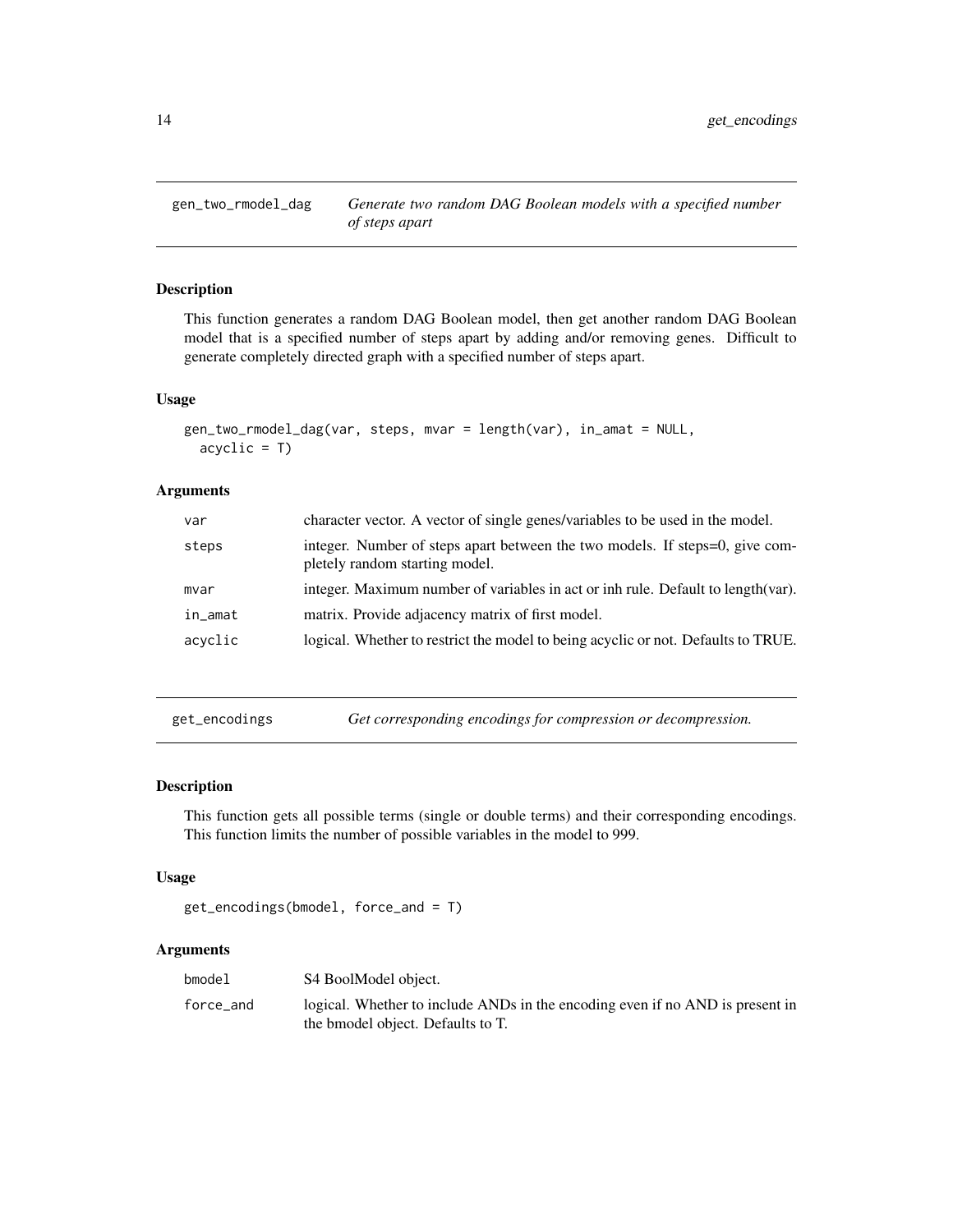<span id="page-14-0"></span>

This function adds extra genes to a Boolean model. Return a list of BoolModel object and an initial state.

#### Usage

grow\_bmodel(in\_gene, in\_model)

## Arguments

| in_gene  | character vector. Genes to be added into the model.                                                                       |  |
|----------|---------------------------------------------------------------------------------------------------------------------------|--|
| in model | data frame or BoolModel object. If it is a data frame, it must have 2 columns,<br>which are targets and update functions. |  |

## Description

This function initialises data frame of Boolean state space. Returns initialised data frame.

## Usage

```
initialise_data(state, aslogic = F)
```

| state   | data frame. It should contain either 0/1 or F/T data of gene expression.                            |  |
|---------|-----------------------------------------------------------------------------------------------------|--|
| aslogic | logical. It specifies whether to convert the input data into Boolean values. De-<br>fault to FALSE. |  |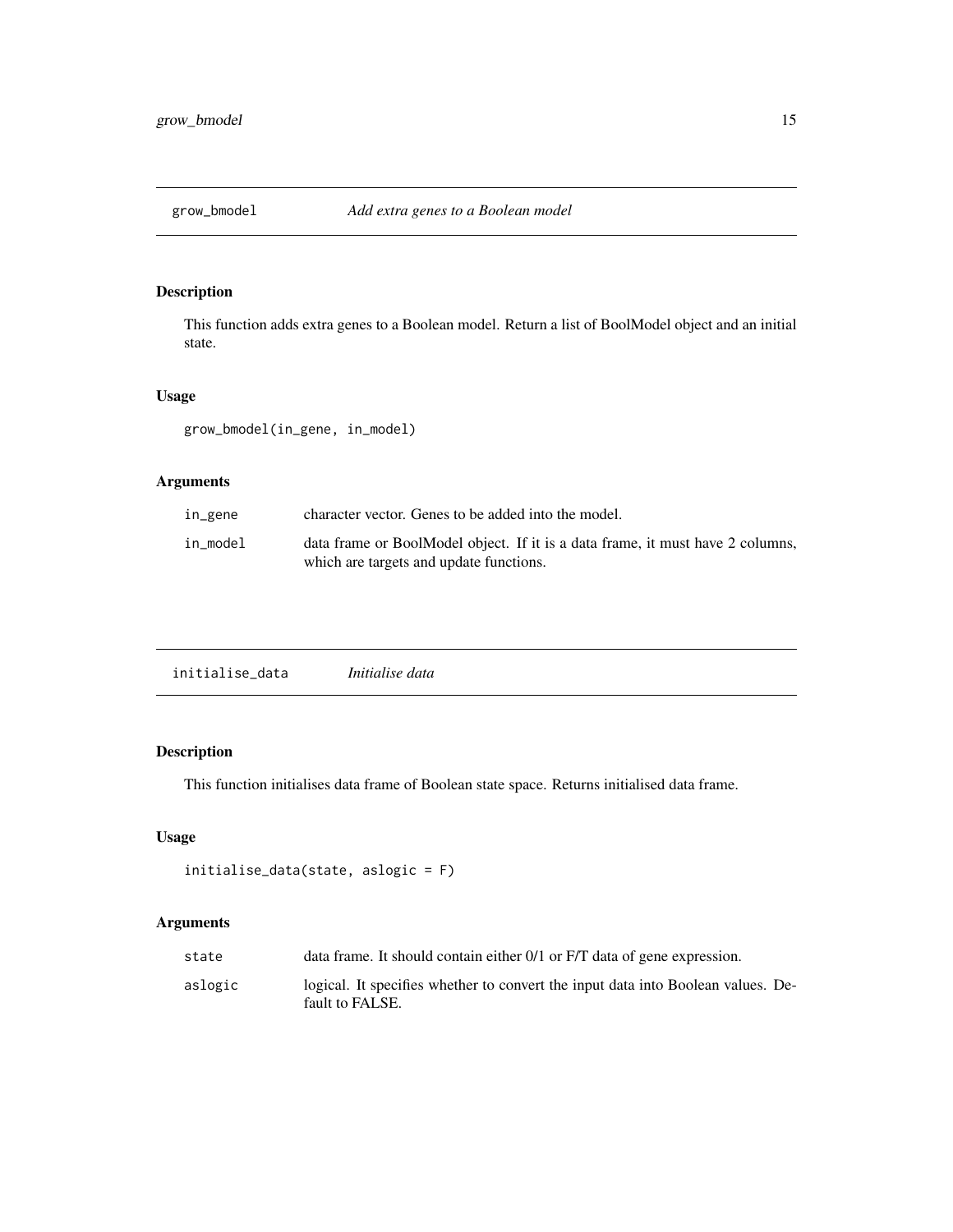<span id="page-15-0"></span>initialise\_model *Initialise model*

## Description

This function initialises a Boolean model. Returns initialised S4 BoolModel object. Note that the model should only has 1 NOT operator. More than 1 is STRICTLY NOT allowed.

#### Usage

```
initialise_model(init_model)
```
## Arguments

init\_model data frame of Boolean model. It should contain two columns, targets and functions.

initialise\_raw\_data *Initialise raw data*

#### Description

This function initialise raw gene expression values in a matrix. Return either a matrix of (1) continuous values or (2) binary values. Note that kmeans clustering as binarisation only works well if the data has a bimodal distribution.

## Usage

```
initialise_{\text{max\_data}(x, max_{\text{expr}} = "high", unit_{\text{thre}} = 0.2, scale = T,discretised = F)
```

| $\mathsf{x}$  | matrix. Numeric data of gene expression.                                                                                                                                  |  |
|---------------|---------------------------------------------------------------------------------------------------------------------------------------------------------------------------|--|
| max_expr      | character. Specify whether max expression value is the lowest (as in qPCR), or<br>the highest (as in RNAseq and microarray). Option: 'low', 'high'. Default to<br>'high'. |  |
| $uni_{th}$ re | numerical. Speficy threshold for unimodality test. Default to 0.2.                                                                                                        |  |
| scale         | logical. Whether to scale the data to a range of 0-1. Default to T.                                                                                                       |  |
| discretised   | logical. Whether to return discretised data. Default to F.                                                                                                                |  |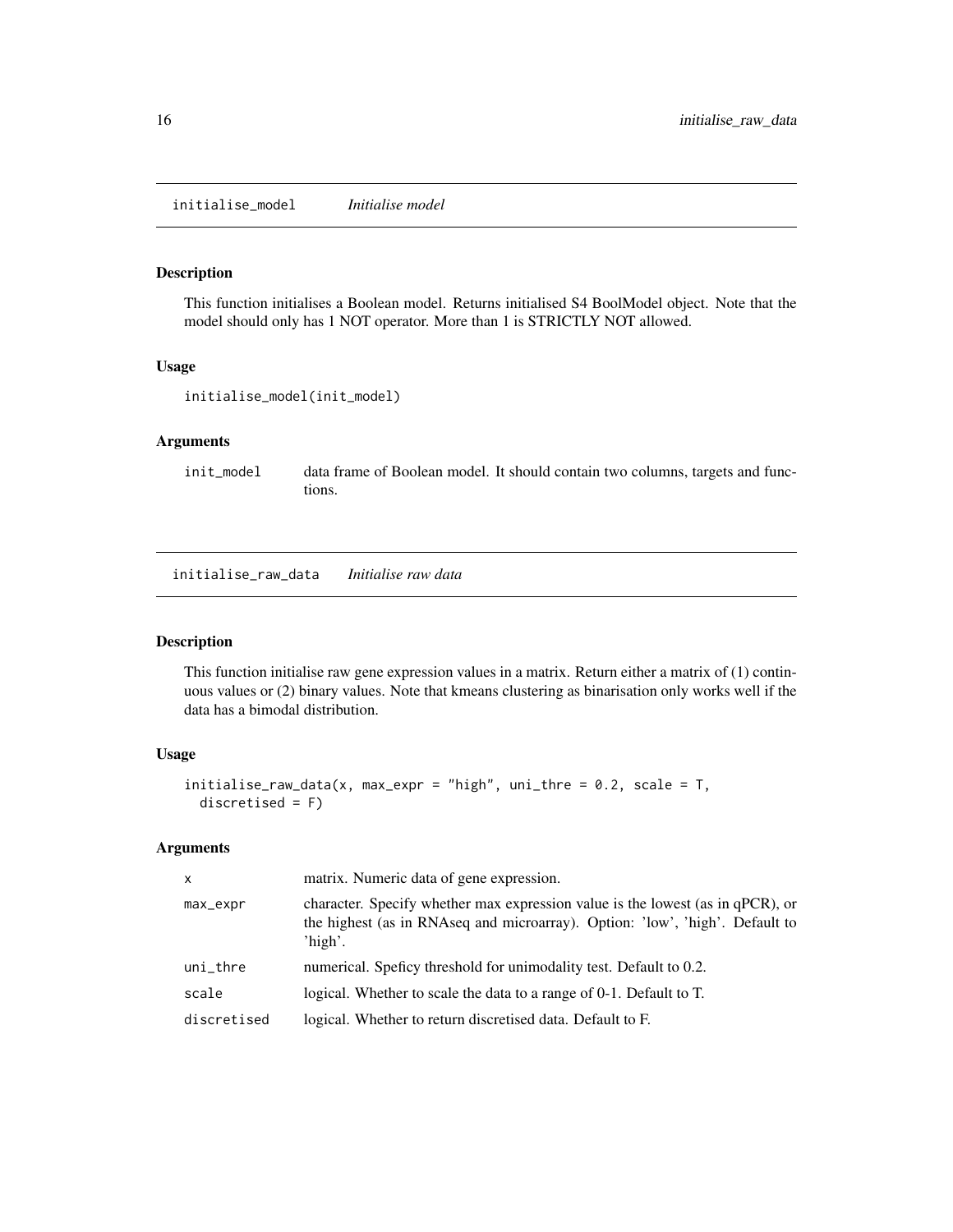<span id="page-16-0"></span>

A Boolean model describing myeloid development in mice. It contains 11 genes. Its steady states are 4 static attractors.

#### Usage

data(krum\_bmodel)

## Format

A data frame with 11 rows and 2 columns.

Rows: each row consists of 1 gene and its associated Boolean rule. Column 1: target gene Column 2: associated Boolean rule

krum\_istate *Initial state from Krumsiek et al.*

## Description

An intial state specified in Krumsiek et al. It contains a set of Boolean values for 11 genes.

#### Usage

```
data(krum_istate)
```
#### Format

A data frame with 1 row and 11 columns.

Rows: each row consists of 1 set of Boolean state. Columns: each column is for 1 gene/variable.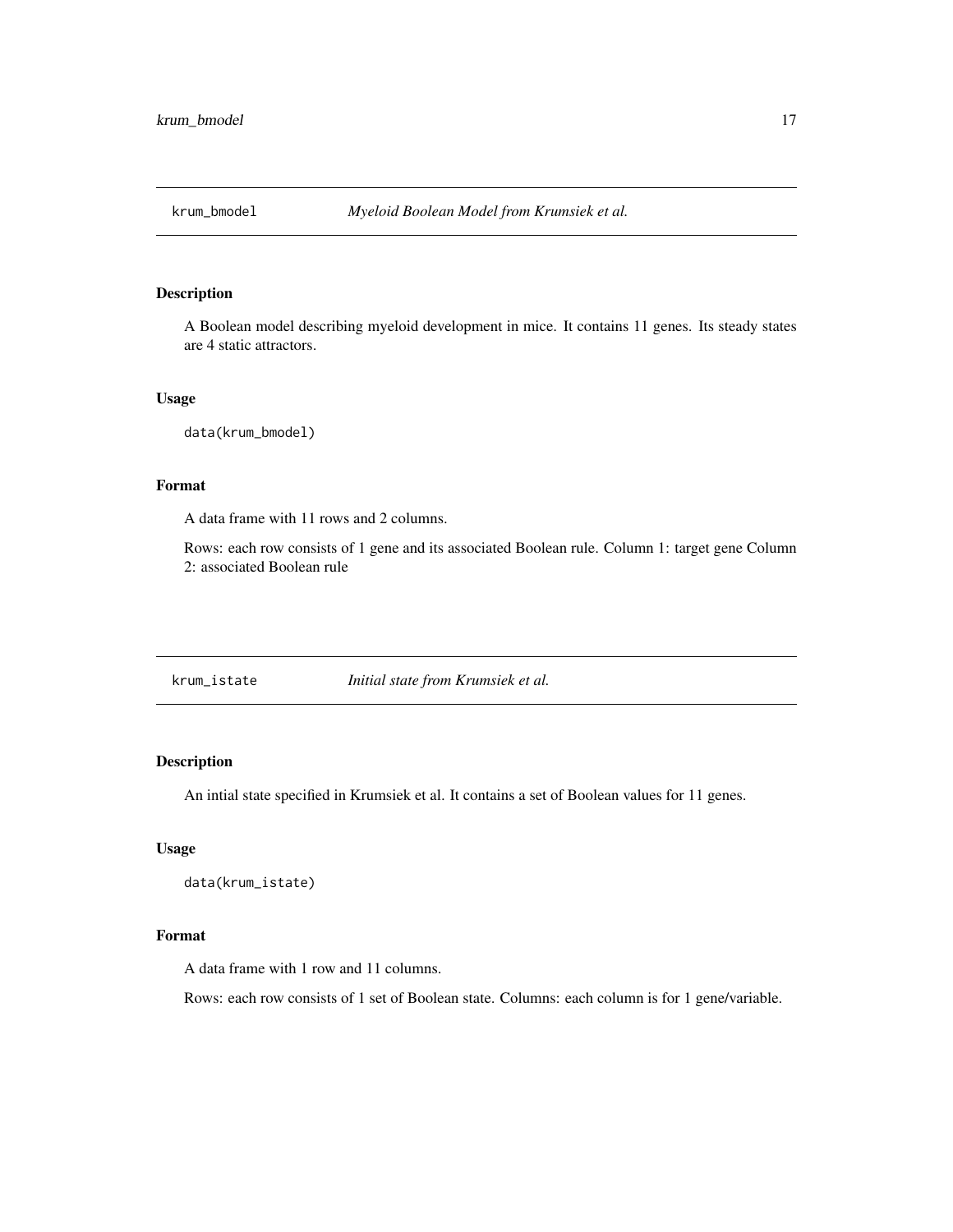<span id="page-17-0"></span>

This function calculates pairwise Manhattan distances between two matrices.

#### Usage

man\_dist(x, y)

## Arguments

| x | matrix |
|---|--------|
| у | matrix |

#### match\_term *Check for matching terms*

#### Description

This function checks if the first term is found within a vector of terms. Return a logical value. It is smarter than simple string matching, e.g. match\_term(v1s&v2s, v2s&v1s) == T, match\_term(v1s,  $v1s&v2s$  = T, match\_term(v1s  $&v2s$ , v1s) = T.

#### Usage

```
match_term(t1, t2, mode = "logic")
```

| t1   | character vector of length 1 or more. It should be a vector of gene variable.                       |
|------|-----------------------------------------------------------------------------------------------------|
| t2   | character vector of length 1 or more. It should be a vector of gene variables.                      |
| mode | character. Indicates the mode of action. Options: 'logic', 'unique'. Default to<br>$\gamma$ logic'. |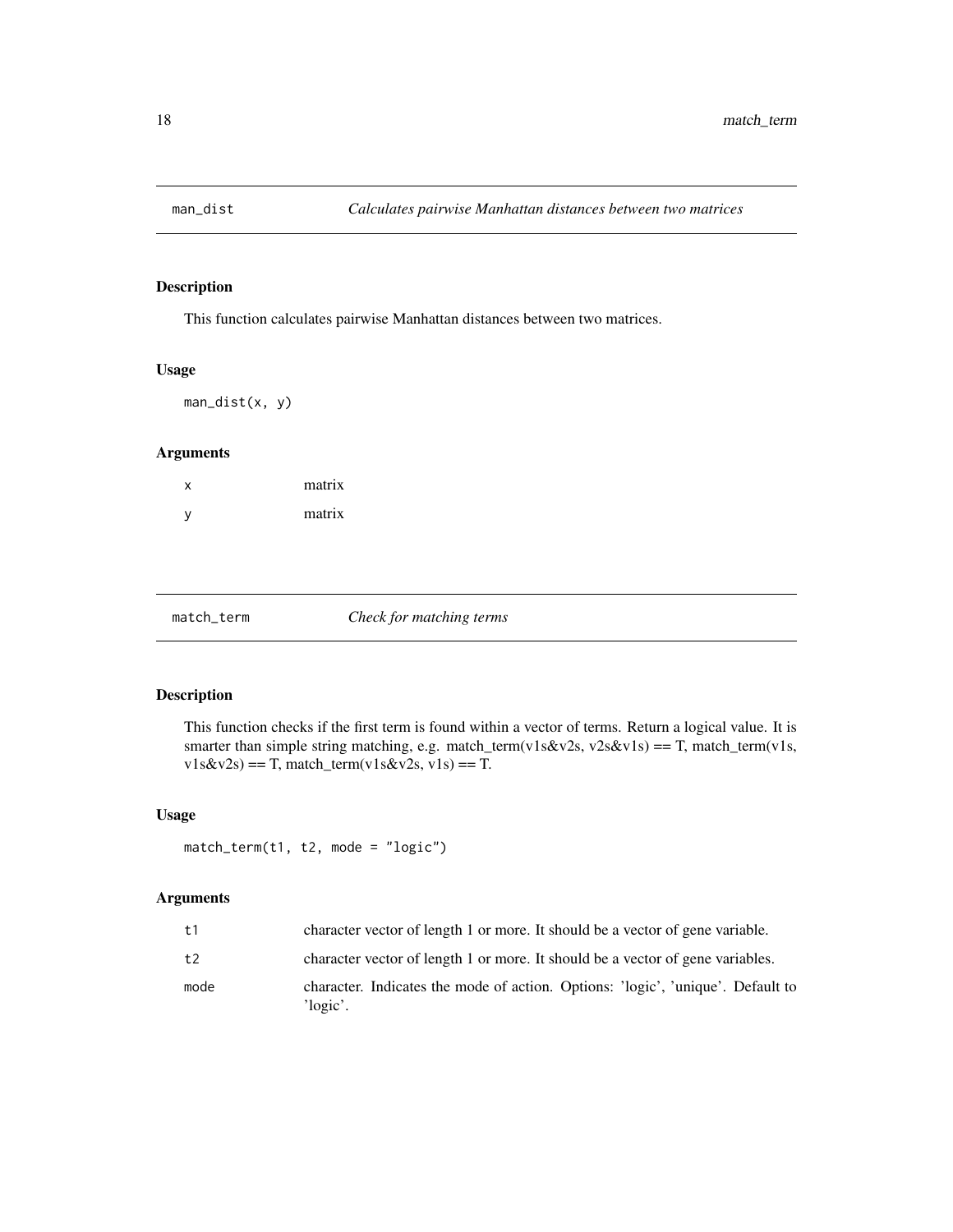<span id="page-18-0"></span>

This function generates all possible boolean models minimally modified. Returns a lists of 2 lists, deleted models and added models

## Usage

minmod\_internal(bm, index, encoded, model\_encoding, and\_bool, self\_loop = F)

## Arguments

| bm        | S4 BoolModel object.                                                        |
|-----------|-----------------------------------------------------------------------------|
| index     | integer. Specifying rule of which gene to modify.                           |
| encoded   | logical. Return Boolean models in encoded form to save space.               |
|           | model_encoding list. Only used if encoded=T.                                |
| and_bool  | logical. Default to check_and() if unspecified.                             |
| self_loop | logical. Whether to allow self_loop in random starting model. Default to F. |
|           |                                                                             |

minmod\_model *Minimal modification of whole Boolean model*

### Description

This function generates all possible boolean models minimally modified. Returns a lists of 2 lists, deleted models and added models

## Usage

```
minmod_model(bm, index = NULL, overlap_gene = NULL, sep_list = F,
  encoded = F, model_encoding, and_bool = NULL, self_loop = F)
```

| bm           | S4 BoolModel object.                                                                                             |
|--------------|------------------------------------------------------------------------------------------------------------------|
| index        | integer. Specifying rule of which gene to modify. If NULL, modifies all rules in<br>the model. Defaults to NULL. |
| overlap_gene | character vector. Specify which genes are present in both model and data inputs.                                 |
| sep_list     | logical. Separate add and del lists.                                                                             |
| encoded      | logical. Return Boolean models in encoded form to save space.                                                    |
|              | model_encoding list. Only used if encoded=T.                                                                     |
| and_bool     | logical. Default to check and ().                                                                                |
| self_loop    | logical. Whether to allow self_loop in random starting model. Default to F.                                      |
|              |                                                                                                                  |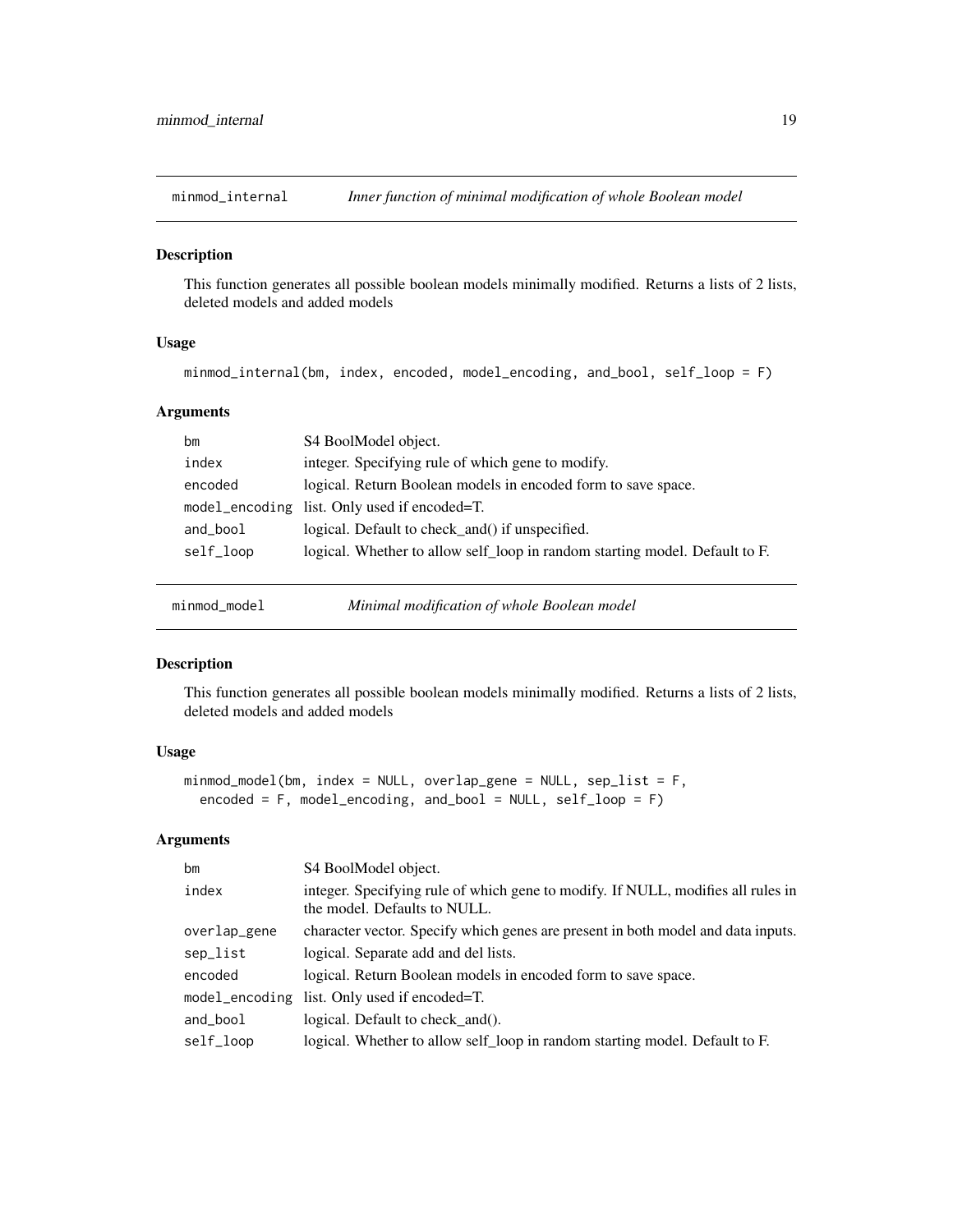<span id="page-19-0"></span>model\_consensus *Intersection of genes*

## Description

This function finds the intersection of genes and provide a score for them. Return a consensus model or a vector of scores.

#### Usage

```
model_consensus(bmodel_list, model_encoding, format = "vec")
```
## Arguments

| bmodel list | list of BoolModel.                                                                              |
|-------------|-------------------------------------------------------------------------------------------------|
|             | model_encoding list. Use for compressing and decompressing Boolean models.                      |
| format      | character. Specifies which format to return. Possible values: 'vec', 'df'. Default<br>to 'vec'. |

| model dist | Calculate distance between Boolean models |
|------------|-------------------------------------------|
|------------|-------------------------------------------|

## Description

This method takes in two models and calculate the distance between them. The value return indicate the number of steps between the two models.

## Usage

model\_dist(x, y)

| X | S4 BoolModel object. Test model.      |
|---|---------------------------------------|
| v | S4 BoolModel object. Reference model. |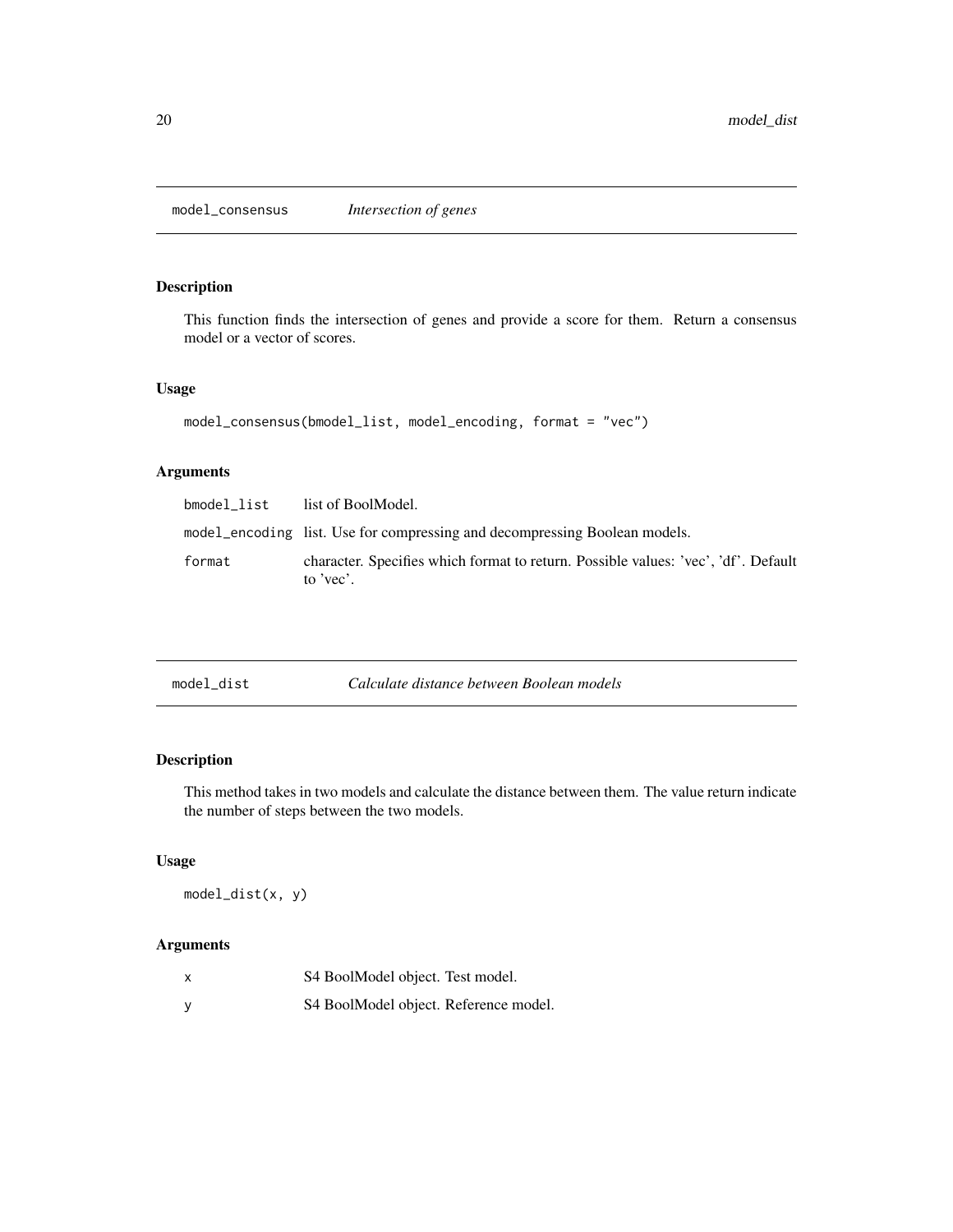<span id="page-20-0"></span>

This method takes in two models and find the set difference between them. Return a vector with the set difference.

#### Usage

 $model_setdiff(x, y, directed = F)$ 

## Arguments

|          | S4 BoolModel object. Test model.                                    |
|----------|---------------------------------------------------------------------|
|          | S4 BoolModel object. Reference model.                               |
| directed | logical. If TRUE, return the difference in terms with respect to x. |

model\_train *Training Model*

#### Description

This function performs model training to find the best model, using information from data. It requires an initial state supplied to perform the search, and an initial model can also be supplied to be included in the initial population. Note that if a model is supplied, and the genes in the model is different from the genes in the data, only the genes overlapping between model and data will be retained for further analysis.

#### Usage

```
model_train(cdata, bmodel = NULL, istate = NULL, max_varperrule = 6,
  and_bool = T, self_loop = F, con_thre = 0.3, tol = 1e-06,
  verbose = F, detailed_output = F)
```

| cdata  | data frame of expression data. Should have state (row) x gene (column).                                                                                                  |
|--------|--------------------------------------------------------------------------------------------------------------------------------------------------------------------------|
| bmodel | Boolean model in data frame. If NULL, use a random Boolean model. Defaults<br>to NULL.                                                                                   |
| istate | data frame. Must have only 1 row, which represents 1 initial state. Defaults to<br>NULL.                                                                                 |
|        | max_varperrule integer. Maximum number of terms per rule (combining both act and inh rule).<br>Note that this number must be higher than number of genes. Defaults to 3. |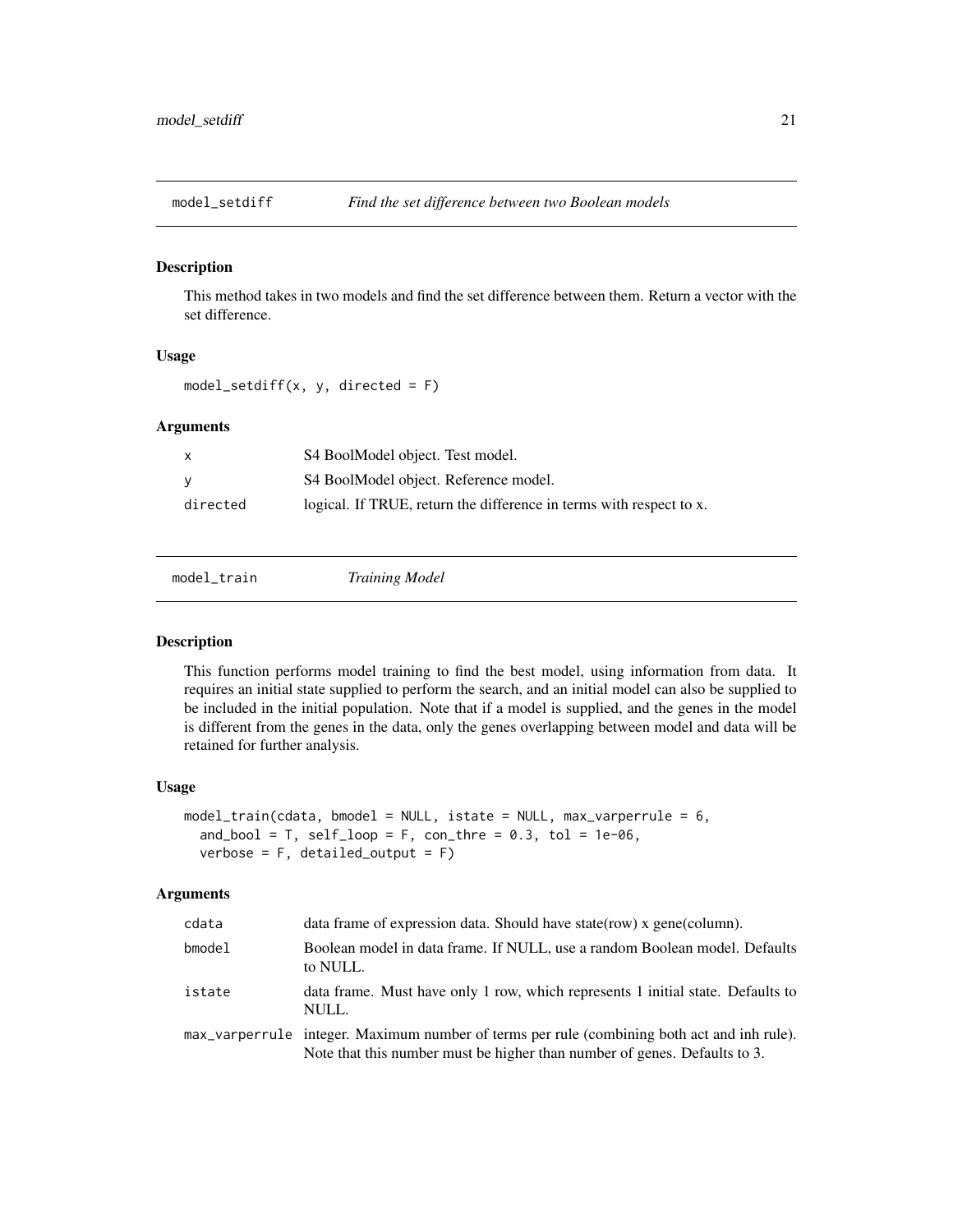<span id="page-21-0"></span>

| and_bool        | logical. Whether to consider AND terms. IF bmodel is not NULL, defaults                                                |
|-----------------|------------------------------------------------------------------------------------------------------------------------|
|                 | to whether AND interaction is included in bmodel. If bmodel is NULL, then                                              |
|                 | defaults to TRUE.                                                                                                      |
| self_loop       | logical. Whether to allow self_loop in random starting model. Default to F.                                            |
| con_thre        | numerical. Threshold used to generating the final consensus model. Must be<br>between $0$ and $1$ .                    |
| tol             | numeric. Tolerance in ending condition. Default to 1e-6. It cannot be lower than<br>.Machine Sdouble.eps $\wedge$ 0.5. |
| verbose         | logical. Whether to give detailed output to the screen. Defaults to F.                                                 |
| detailed_output |                                                                                                                        |
|                 | logical. Whether to return only the model inferred, or all the details obtained                                        |
|                 | during optimisation. Defaults to F.                                                                                    |

## Examples

```
data(wilson_raw_data)
cdata = initialise_raw_data(wilson_raw_data, max_expr = 'low')
#select only relevant cells.
cell_ind = grepl('cmp', rownames(cdata)) | grepl('gmp', rownames(cdata))
fcdata = cdata[cell_ind,]
#select genes to be included.
gene_ind = c('fli1', 'gata1', 'gata2', 'gfi1', 'scl', 'sfpi1')
fcdata = fcdata[, gene\_ind]final_model = model_train(cdata=fcdata, max_varperrule=2)
plotBM(final_model)
```
outgenysis\_model *Output a Boolean Model into Genysis readable format*

#### Description

This function outputs a Boolean Model in a format that is readable by Genysis. Return invisibly the formatted vector.

#### Usage

```
outgenysis_model(bmodel, path = getwd(), file = NULL)
```

| bmodel | S4 BoolModel object.                                                    |
|--------|-------------------------------------------------------------------------|
| path   | character. Specify path (AND NOT file name). Default to current working |
|        | directory, i.e. getwd(). Set to NULL to disable file output.            |
| file   | character. Specify file name. Default to NULL for default file names.   |
|        |                                                                         |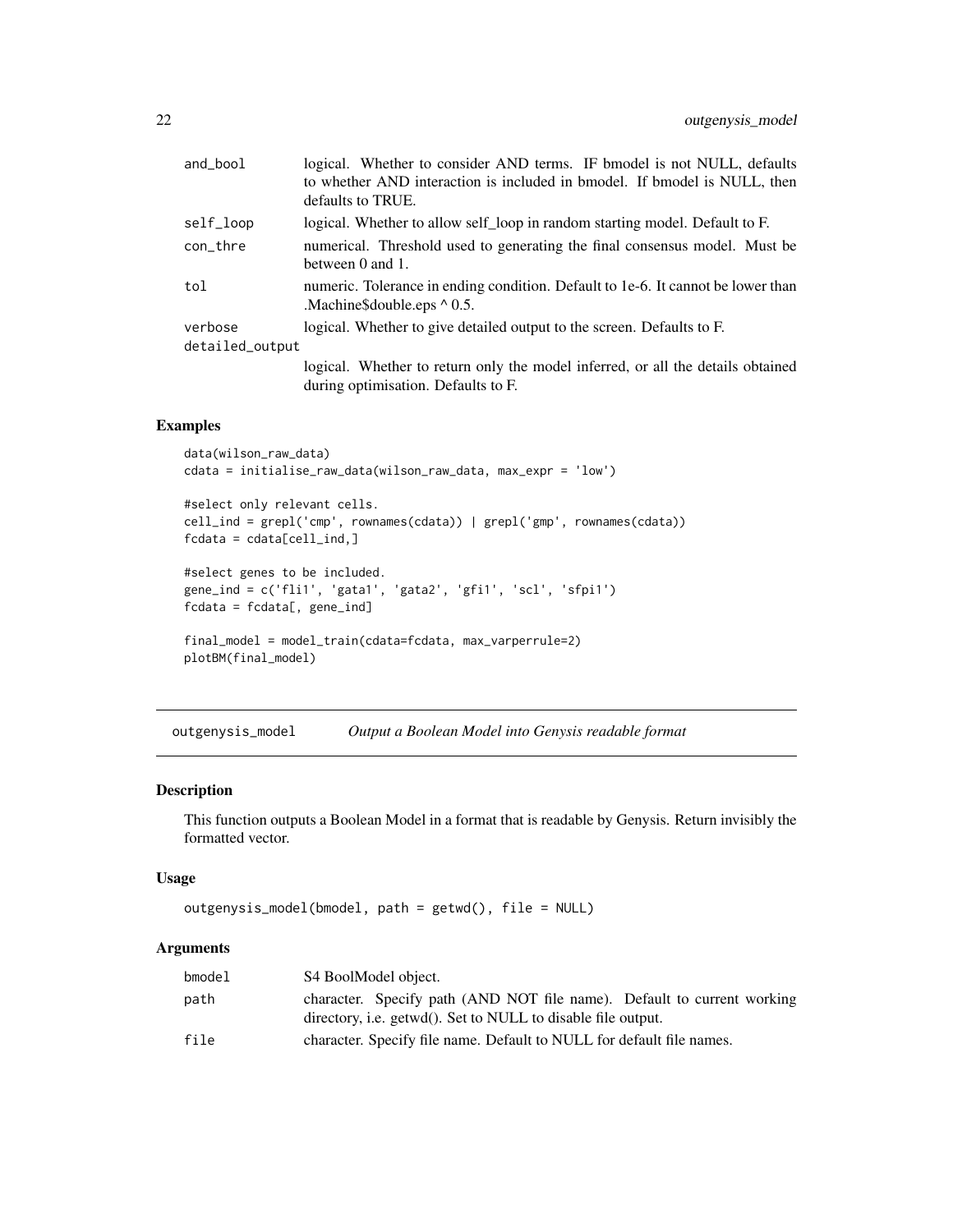<span id="page-22-0"></span>

This function outputs a Boolean Model in a format that is readable by Cytoscape and Gephi. Return invisibly the edges (with edge attributes) and node attributes. (i.e. list of 2 dfs)

#### Usage

```
outgraph_model(bmodel, path = getwd(), file = NULL, and_node = T)
```
## Arguments

| bmodel   | S4 BoolModel object.                                                                                                                    |
|----------|-----------------------------------------------------------------------------------------------------------------------------------------|
| path     | character. Specify path (AND NOT file name). Default to current working<br>directory, i.e. getwd(). Set to NULL to disable file output. |
| file     | character. Specify file name. Default to NULL for default file names.                                                                   |
| and_node | logical. Specify AND as an individual node. Default to T.                                                                               |

| outstate_graph | Generate state transition graph |  |
|----------------|---------------------------------|--|
|----------------|---------------------------------|--|

## Description

This function generates a state transition graph using a Boolean model and its state space. Each node represent a state. All nodes in this graph is linked by an edge only if the 2 states have different value in only 1 gene. The output is readable by Cytoscape and Gephi.

#### Usage

```
outstate_graph(mstate, bmodel, directed = F, record.both = F,
  filepath = getwd()
```

| mstate      | data frame. It should be a state (row) x gene (column) df.                                                                                       |
|-------------|--------------------------------------------------------------------------------------------------------------------------------------------------|
| $b$ model   | S4 BoolModel object.                                                                                                                             |
| directed    | logical. Indicates whether to make directed edges or not. Default to FALSE.                                                                      |
| record.both | logical. Indicates whether to also record nodes that have no edges. Default to<br>FALSE.                                                         |
| filepath    | character vector. Specify path (AND NOT file name). Default to current work-<br>ing directory, i.e. getwd(). Set to NULL to disable file output. |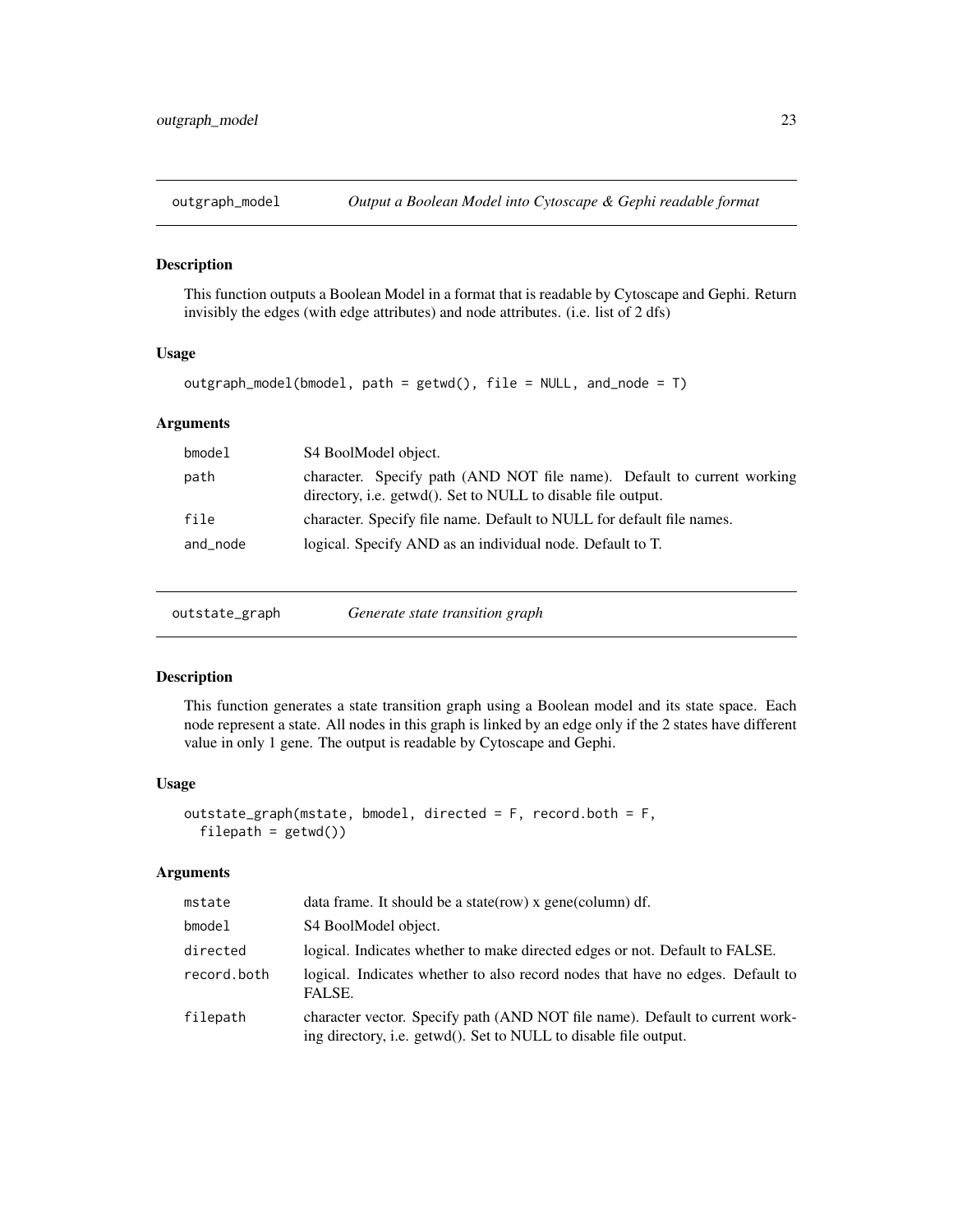<span id="page-23-0"></span>

This method plots the network underlying Boolean models by using igraph for quick visualisation. Require igraph.

#### Usage

plotBM(bmodel, makePlot = T, ...)

## Arguments

| bmodel                  | S4 BoolModel object.                                                   |
|-------------------------|------------------------------------------------------------------------|
| makePlot                | logical. Whether to make plot or just return the object. Default to T. |
| $\cdot$ $\cdot$ $\cdot$ | Additional parameters to plot.igraph.                                  |

| printBM | Print Boolean Model |
|---------|---------------------|
|---------|---------------------|

## Description

This method converts the S4 BoolModel object back into a human-readable data frame, with two columns: (1) target genes, (2) Boolean rules.

## Usage

```
printBM(bmodel, gene.names = F)
```

| bmodel     | S4 BoolModel object.                                                                                  |
|------------|-------------------------------------------------------------------------------------------------------|
| gene.names | logical. Specify whether to write rules in terms of genes or internal variables.<br>Default to FALSE. |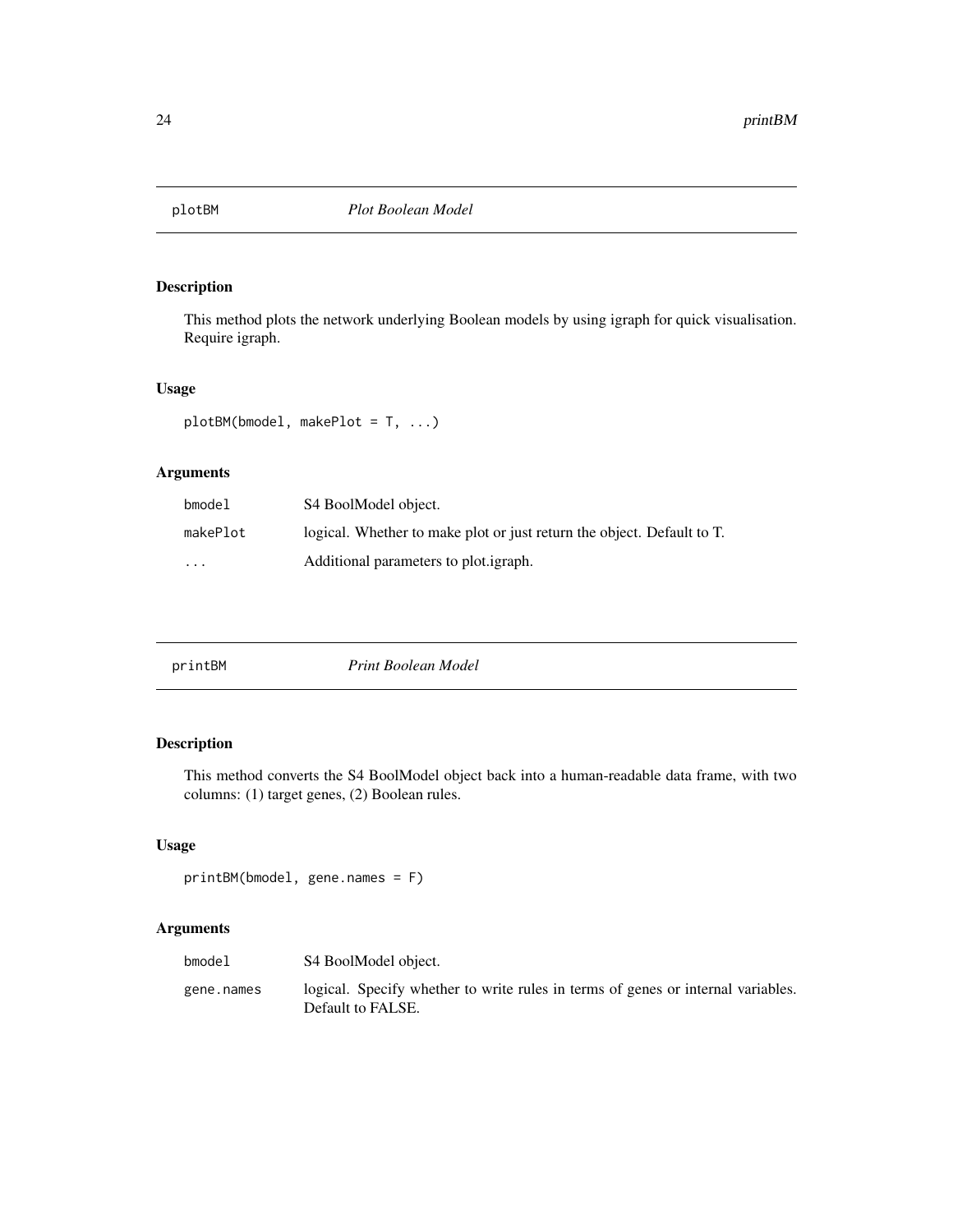<span id="page-24-0"></span>(&&&Not for public use&&&)This function simulates the Boolean model using an initial state. For use within simulate\_model(). Returns a matrix of full asynchronous state space.

## Usage

```
rcpp_simulate(bmodel, fstate, verbose = FALSE)
```
## Arguments

| bmodel  | list. A list of 4 lists created by decreate model().                                                                            |
|---------|---------------------------------------------------------------------------------------------------------------------------------|
| fstate  | data frame. It must have been initialised by initialise_data(), and has gene names<br>as column names. Must contain only 1 row. |
| verbose | logical. Indicates whether to output progress.                                                                                  |

| rcpp_validate | Calculating validation scores between two adjacency matrices |
|---------------|--------------------------------------------------------------|
|               |                                                              |

## Description

This function calculates the validation scores between two adjacency matrices.

## Usage

```
rcpp_validate(inf_mat, true_mat)
```

| inf_mat  | matrix. It should be adjacency matrix of inferred network. |
|----------|------------------------------------------------------------|
| true mat | matrix. It should be adjacency matrix of true network.     |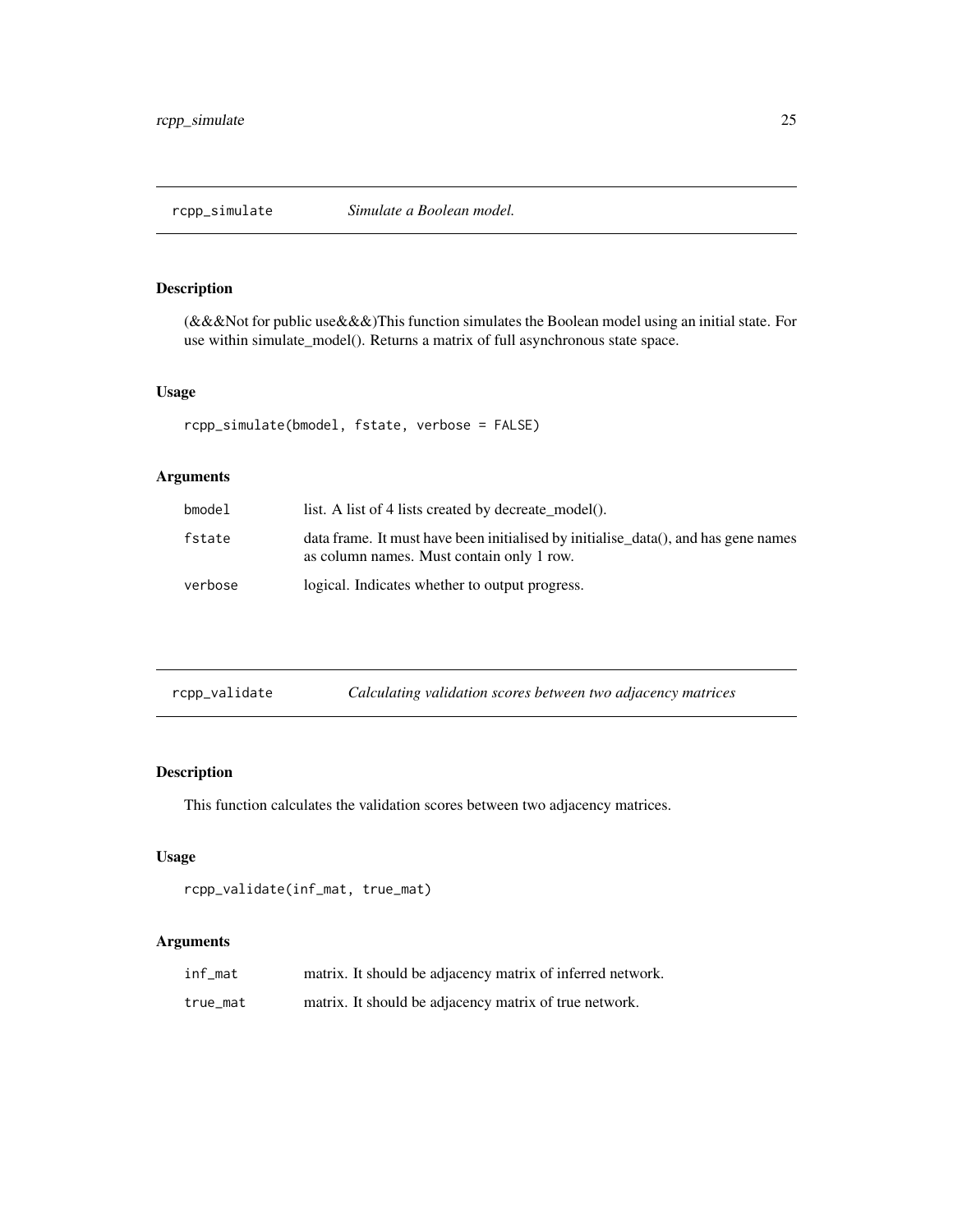<span id="page-25-0"></span>

This function simulates the Boolean model using an initial state. Returns the full asynchronous state space, and point steady states.

## Usage

```
simulate_model(bmodel, istate, steady_bool = F)
```
## Arguments

| bmodel      | S4 BoolModel object.                                                                                                            |
|-------------|---------------------------------------------------------------------------------------------------------------------------------|
| istate      | data frame. It must have been initialised by initialise_data(), and has gene names<br>as column names. Must contain only 1 row. |
| steady_bool | logical. Specifies whether to return point steady states or not. Default to F.                                                  |

| unique_raw_data | Remove raw data duplicated wrt to the model state |
|-----------------|---------------------------------------------------|
|-----------------|---------------------------------------------------|

## Description

This function removes the 'duplicates' in an expression wrt to the model state.

## Usage

```
unique_raw_data(dx, cx)
```

| dx | matrix. Initialised and discretised numeric data of gene expression. |
|----|----------------------------------------------------------------------|
| СX | matrix. Initialised and continuous numeric data of gene expression.  |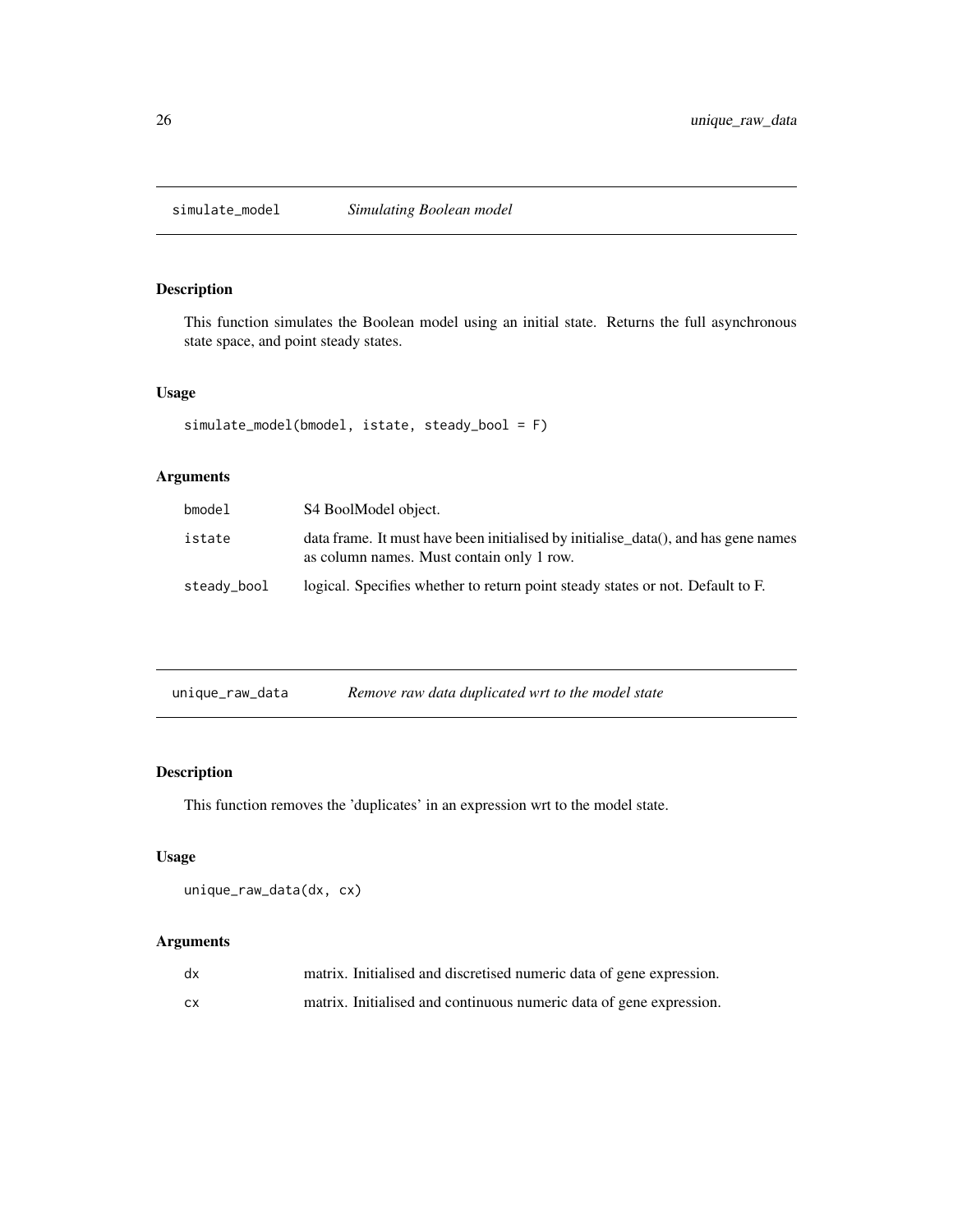<span id="page-26-0"></span>validate\_adjmat *Calculate true positive, true negative, false positive and false negative*

## Description

This function calculates the true positive, true negative, false positive and false negative values from the adjacency matrices.

## Usage

validate\_adjmat(inf\_mat, true\_mat)

## Arguments

| inf_mat  | matrix. It should be adjacency matrix of inferred network. |
|----------|------------------------------------------------------------|
| true mat | matrix. It should be adjacency matrix of true network.     |

| Verbose cat<br>vcat |
|---------------------|
|---------------------|

## Description

This function is a simple wrapper for cat with a Boolean value for turning it on/off.

## Usage

vcat(string, bool)

| string | character vector. String intended to be printed.               |
|--------|----------------------------------------------------------------|
| bool   | logical. Specify whether to print the string to stout or not.+ |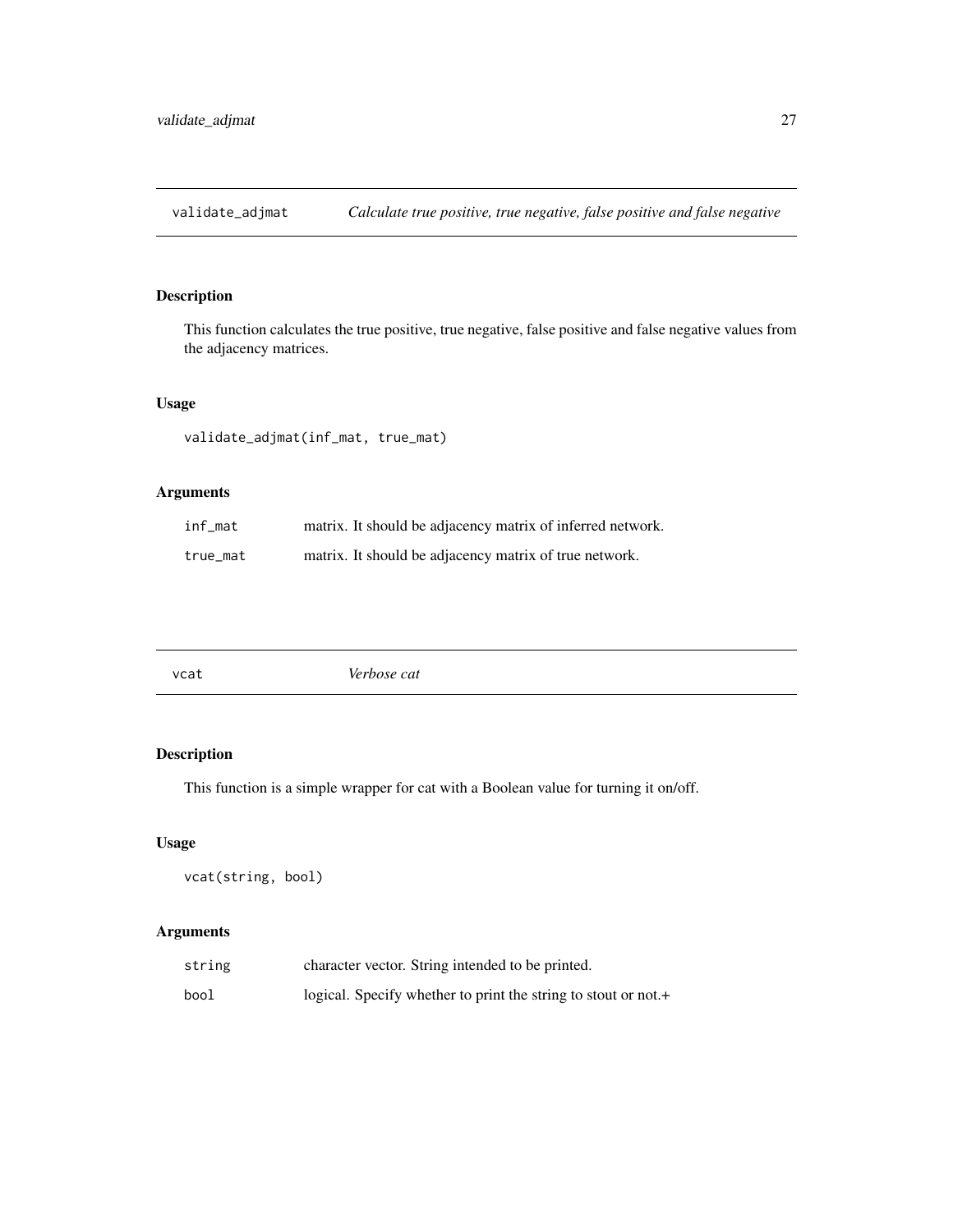<span id="page-27-0"></span>which.random.min *Pick a random minimum value*

## Description

This function locates the minimum value in a vector (similar to which.min), however it will randomly break ties when there are multiple minimum values.

#### Usage

```
which.random.min(x, favour_first = F)
```
## Arguments

| x            | numeric vector.                                                                                                                                   |
|--------------|---------------------------------------------------------------------------------------------------------------------------------------------------|
| favour first | logical. If this is TRUE, and the first value in the vector supplies is one of the<br>min, the index for the first value will always be returned. |

| wilson_raw_data | Raw single cell qRT-PCR expression data from Wilson et al. |  |
|-----------------|------------------------------------------------------------|--|
|-----------------|------------------------------------------------------------|--|

## Description

A raw single cell expression data obtained from multiple cell types.

## Usage

```
data(wilson_raw_data)
```
## Format

A data frame with 1626 rows and 44 columns.

Rows: each row consists of raw expression values from 1 cell. Columns: each column is for 1 gene/variable.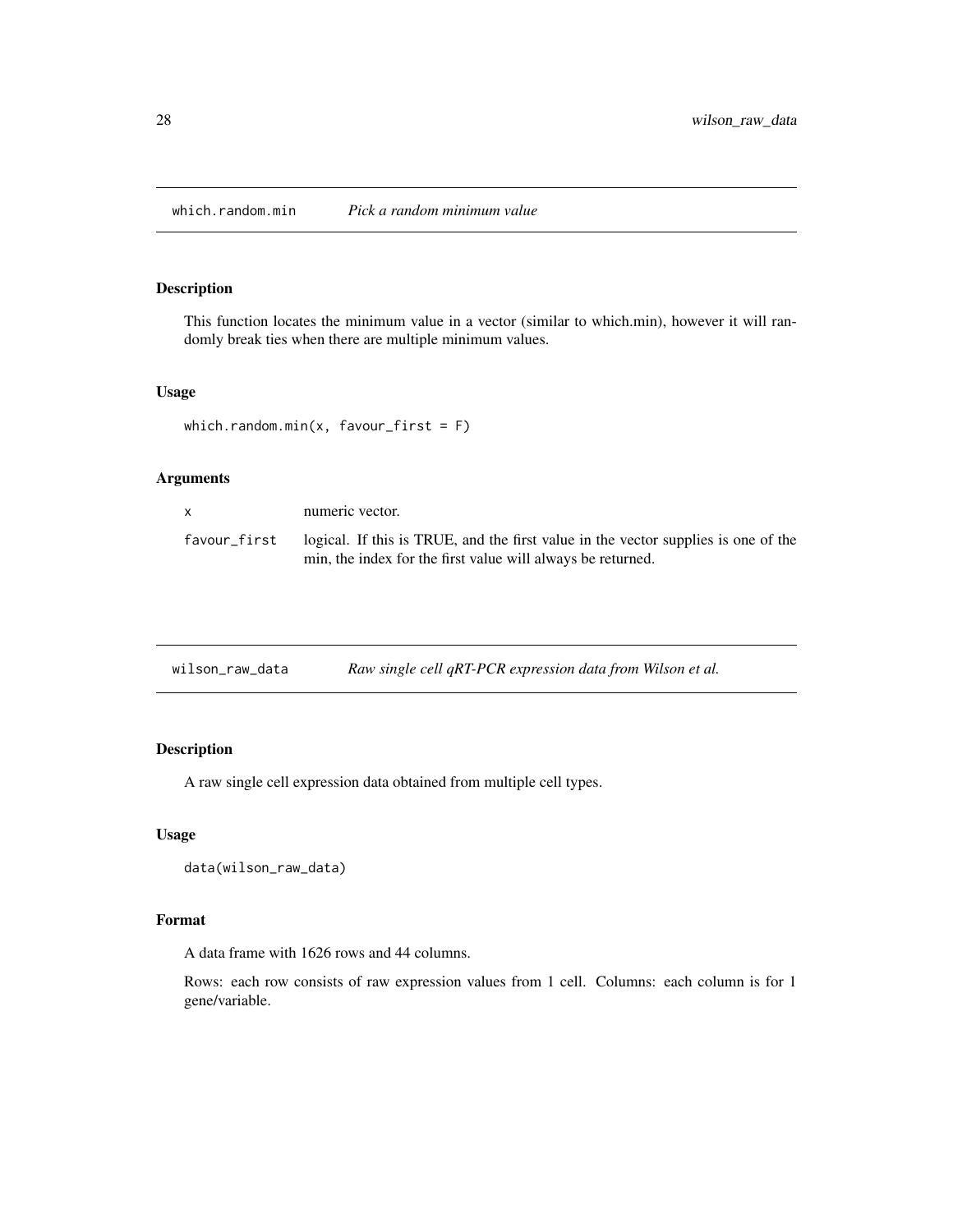<span id="page-28-0"></span>wilson\_raw\_rnaseq *Raw single cell RNAseq expression data from Wilson et al.*

## Description

A raw single cell expression data obtained from multiple cell types.

#### Usage

```
data(wilson_raw_rnaseq)
```
## Format

A data frame with 96 rows and 38498 columns.

Rows: each row consists of raw expression values from 1 cell. Columns: each column is for 1 gene/variable.

writeBM *Write Boolean Model*

#### Description

This method writes the S4 BoolModel object into a CSV file. This method is a wrapper for print.BoolModel. The output is a data frame, with two columns: (1) target genes, (2) Boolean rules.

#### Usage

writeBM(bmodel, file, gene.names = F, rownames = F)

| $b$ model  | S4 BoolModel object.                                                                                  |
|------------|-------------------------------------------------------------------------------------------------------|
| file       | file name with path, or a file connection object.                                                     |
| gene.names | logical. Specify whether to write rules in terms of genes or internal variables.<br>Default to FALSE. |
| rownames   | logical. It specifies whether to write row names.                                                     |